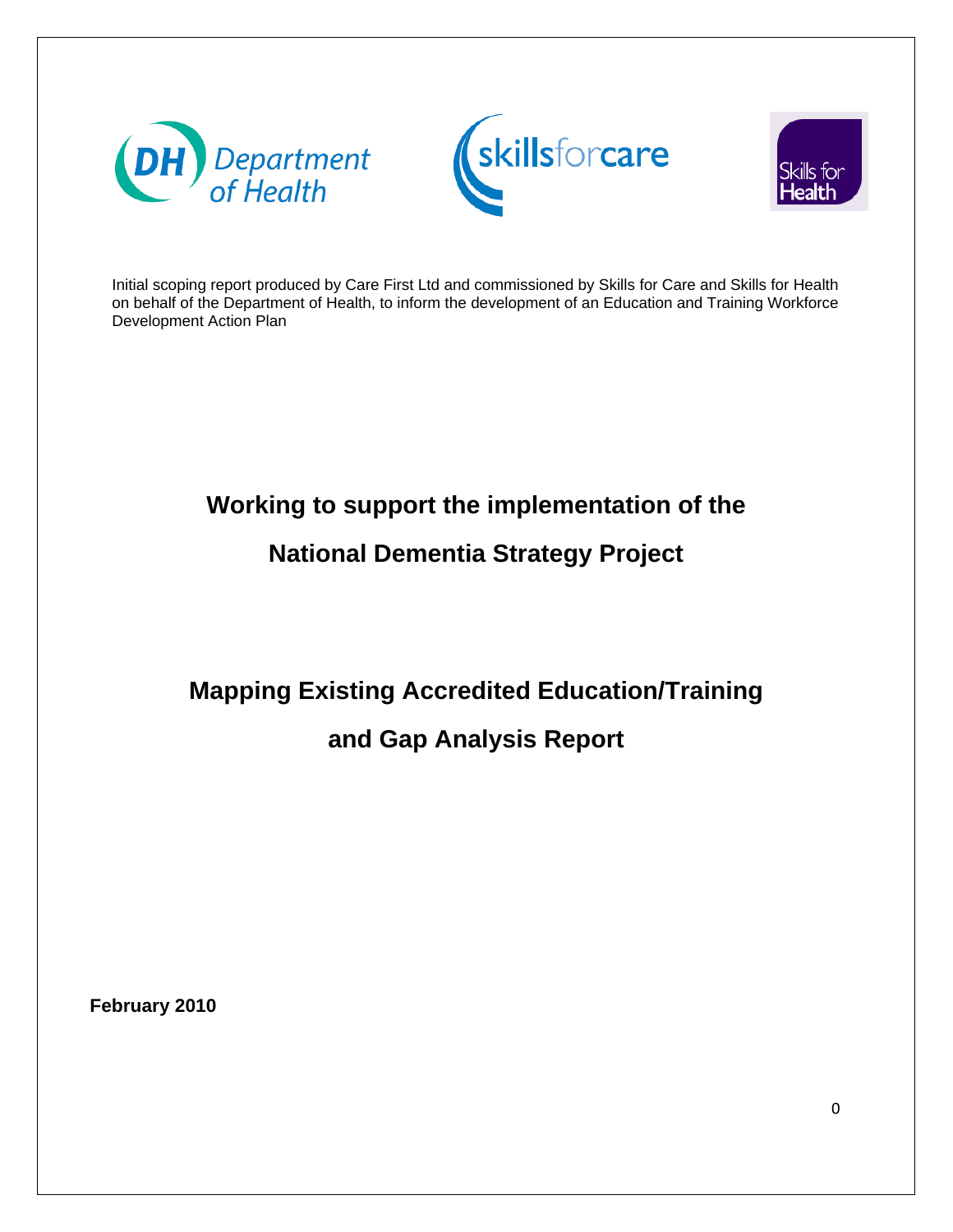# **Table of Contents**

| <b>Executive Summary</b>                                        | 2-4 |  |
|-----------------------------------------------------------------|-----|--|
| <b>Section 1 Introduction</b>                                   | 5   |  |
| 1.1 Background and purpose of the mapping exercise              | 5   |  |
| 1.2 Methodology                                                 | 6   |  |
| 1.3 Structure of the report                                     | 7   |  |
| Section 2 Mapping existing accredited training/education        | 8   |  |
| 2.1 Context                                                     | 8   |  |
| 2.2 Accreditation of Trainers                                   | 9   |  |
| 2.3 Accredited Training (Levels 1-3)                            | 10  |  |
| 2.4 Map of Existing Dementia Care                               | 14  |  |
| Figure 1 Accredited Education & Training Levels 1-3             | 14  |  |
| Figure 2 Some illustrative examples of Levels 4-8               | 15  |  |
| 2.5 Accredited Education/Training Levels 4-8                    | 16  |  |
| <b>Section 3 Accredited Dementia Education/Training Pathway</b> | 17  |  |
| 3.1 Health & Social Care Dementia Learning Pathway              | 17  |  |
| Figure 3 Health & Social Care Dementia Pathway                  | 18  |  |
| 3.2 Primary Care                                                | 19  |  |
| 3.3 Allied Health Professions                                   | 21  |  |
| 3.4 Hospitals                                                   | 21  |  |
| <b>Section 4 Social Care</b>                                    | 22  |  |
| 4.1 Social Care Workers                                         | 23  |  |
| 4.2 Social Workers                                              | 24  |  |
| <b>Section 5 Commissioning &amp; Inspection</b>                 | 25  |  |
| 5.1 Inspection                                                  | 25  |  |
| 5.2 Commissioning                                               | 25  |  |
| 5.3 The Third Sector                                            | 26  |  |
| <b>Section 6 Learning Resources</b>                             | 26  |  |
| 6.1 Sources                                                     | 26  |  |
| 6.2 Case Studies                                                | 27  |  |
| 6.3 e-Learning support                                          | 28  |  |
| 6.4 Text-based resources                                        | 29  |  |
| <b>Section 7 Gap Analysis Summary</b>                           | 30  |  |
| <b>Figure 4 Gap Analysis Summary</b>                            | 30  |  |
| <b>Appendix 1 The Dementia Curriculum</b>                       | 34  |  |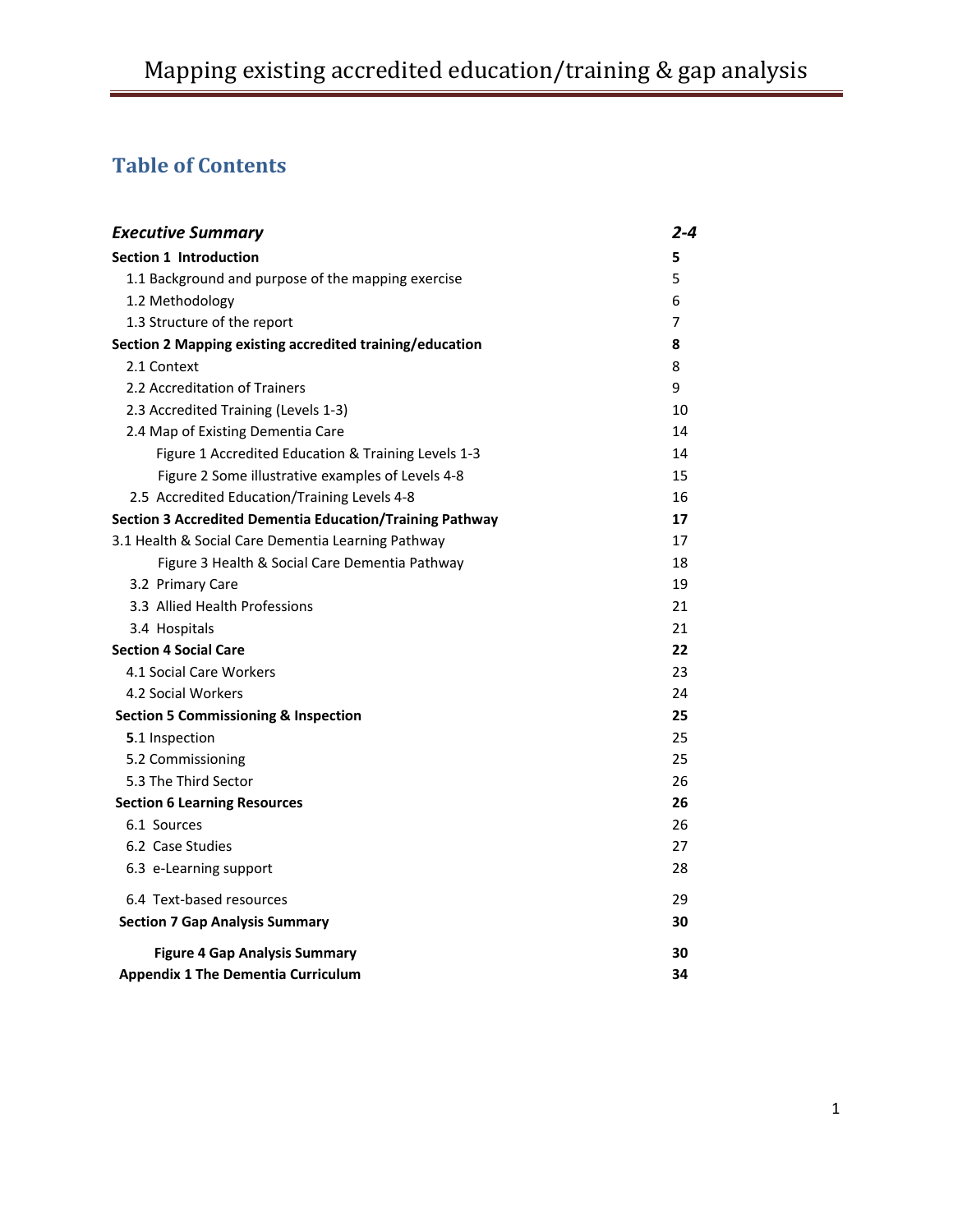### *Executive Summary*

#### *Background and purpose of the mapping exercise*

The second stage of the project (Supporting the Implementation of the National Dementia Strategy) has been a comprehensive mapping exercise to understand what existing accredited education or training is currently available to support workers working with people with dementia. A gap analysis of existing provision against the needs identified in the scoping study has been carried out to identify what additional accredited education and training is required.

The mapping exercise has been undertaken in terms of **accredited** training, recognising that there needs to be a comprehensive qualification structure of accredited education and training. This is both to ensure consistency and quality assurance in the content of foundation education and training, and to provide accredited learning pathways to support workforce development and individual career progression.

The report describes the mapping exercise at two levels; firstly mapping all accredited training relevant to health and social care staff at all levels relating to working with people with dementia and describing the issues defined by the consultation process. Secondly the report defines an accredited learning framework for the health and social care workforce and maps the existing accredited education/training at each Qualifications & Curriculum Framework (QCF) level. It then defines the gaps identified by analysing the mapping exercise in terms of the needs identified in the scoping study. This information, once verified, will inform the final stage of the workforce development action plan.

The report also lists some of the learning resources available to support the existing education and training provision, and any significant gaps that may need to be addressed as part of workforce development.

In addition, there are programmes which are validated by particular organisations, quality assured and with trainers approved by the validating organisations and delivered to a range of organisations or client groups external to the organisations concerned. We have mapped some examples of these programmes to illustrate how they are filling some of the identified gaps.

A further variant on validated training is evidenced by several large social care providers who have designed structured dementia learning pathways for staff working in specific settings for people with dementia.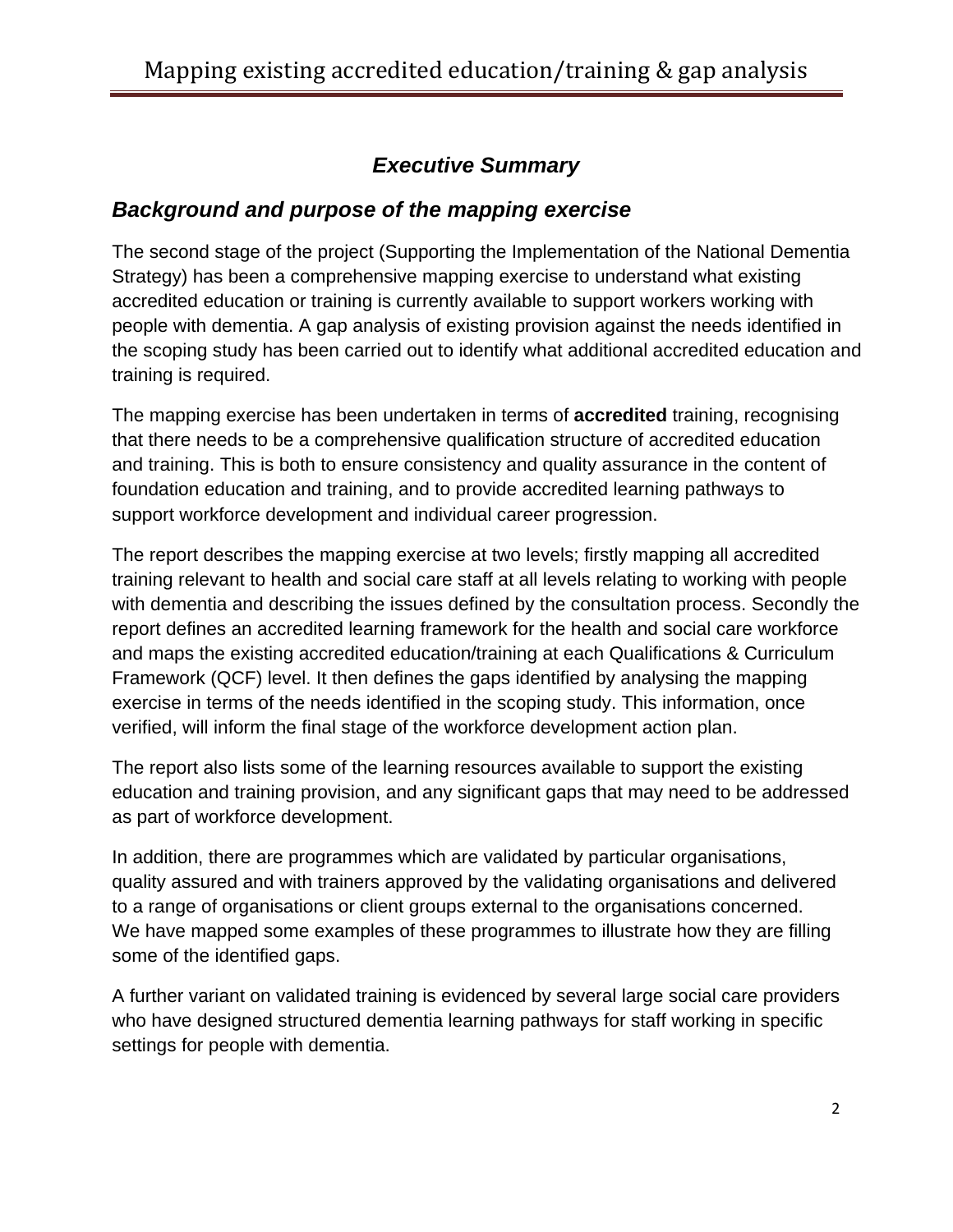#### *Accredited Education and Training*

Existing dementia care accredited education and training was mapped against QCF Levels 1-3 (Vocational Qualifications) and Levels 4-8, mostly accredited by Higher Education Institutions (HEIs). The Level 1-3 map includes a section on non-accredited (validated) programmes provided to a range of organisations. These programmes are provided by the Alzheimer's Society and the UKHCA for a range of external agencies. While not accredited by an external Awarding Organisation, the programmes have some assessment process, have a consistent curriculum and are provided to a range of health and social care establishments.

All the accredited qualifications listed have been mapped against the NOS for Health and Social Care and for Older People and the NHS Knowledge and Skills Framework.

Most accredited vocational programmes are at Level 2, with dementia units within Mental Health for Older People programmes at Level 3.

The dementia education and training programmes mapped at Levels 4-8 are not an exhaustive list – they are illustrative of the range of programmes available which are accredited by Higher Education Institutions (HEIs). They include a Foundation degree, Ordinary, Honours and Masters degrees, and certificates and diplomas at undergraduate and postgraduate levels, as well as stand- alone modules for CPD or specialist education and development.

The report maps the distribution of relevant existing accredited training across the levels of the overall health and social care education and training framework, and illustrates where there are significant gaps in provision. This framework is designed for all health and social care staff working with adults, whether working in settings specifically for people with dementia or working in general adult health and social care settings where a percentage of people will have dementia.

While accredited education and training is not the only solution, a comprehensive accredited pathway is necessary for two reasons:

- 1. Staff working with people with dementia and their carers in specific settings, e.g. dementia care homes or as a care worker in domiciliary care working specifically with people with dementia, should have a learning pathway with relevant accredited education and training, with associated qualifications.
- 2. In addition to the general requirement for an informed and effective workforce, accredited education and training in terms of working with people with dementia will enable additional career opportunities for health and social care staff.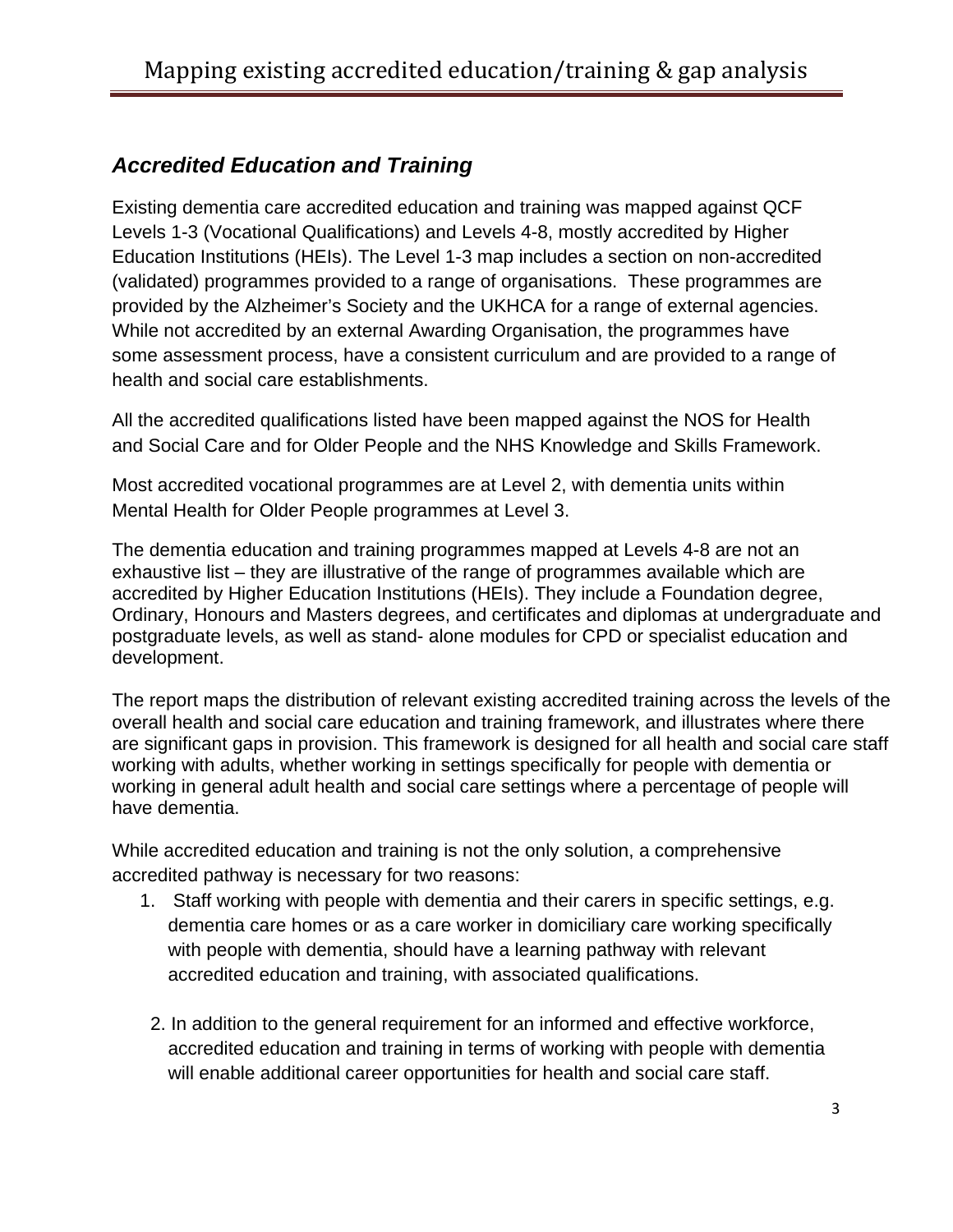#### *Gap Analysis Summary*

The principal gaps in the dementia accreditation framework are at QCF Levels 1, 3, 4 and 5. In addition, there is little specific reference to dementia in the curriculum for preregistration education for any category of professional staff (Level 6), with similar gaps in post-registration training (Levels 6/7) and generally in CPD programmes, except where staff have chosen to specialise. This indicates a major gap in terms of dementia/education and training for those professional staff already registered who are working with adults or older people, some of whom will have or will develop dementia.

There are effectively two health and social care dementia learning pathways within the composite model used in this report.

Those working in specific dementia settings or mainly with people with dementia require a comprehensive accredited dementia framework developing specific skills, starting on entry for social care staff and healthcare assistants and at pre-registration level for healthcare staff.

All other staff working with adults or older people inevitably will work with people with dementia as part of their role, and require an awareness and foundation skills in working with people with dementia from entry- level or pre-registration level, with CPD in order to keep that awareness and skill/knowledge level current. This pathway should have accredited education and training available as part of professional development, but may also use unaccredited or otherwise validated training and development. Wherever possible, dementia education and training should be integrated into existing accredited training or qualification routes.

All of the gaps identified in this report will be addressed in the subsequent Workforce Development Action Plan.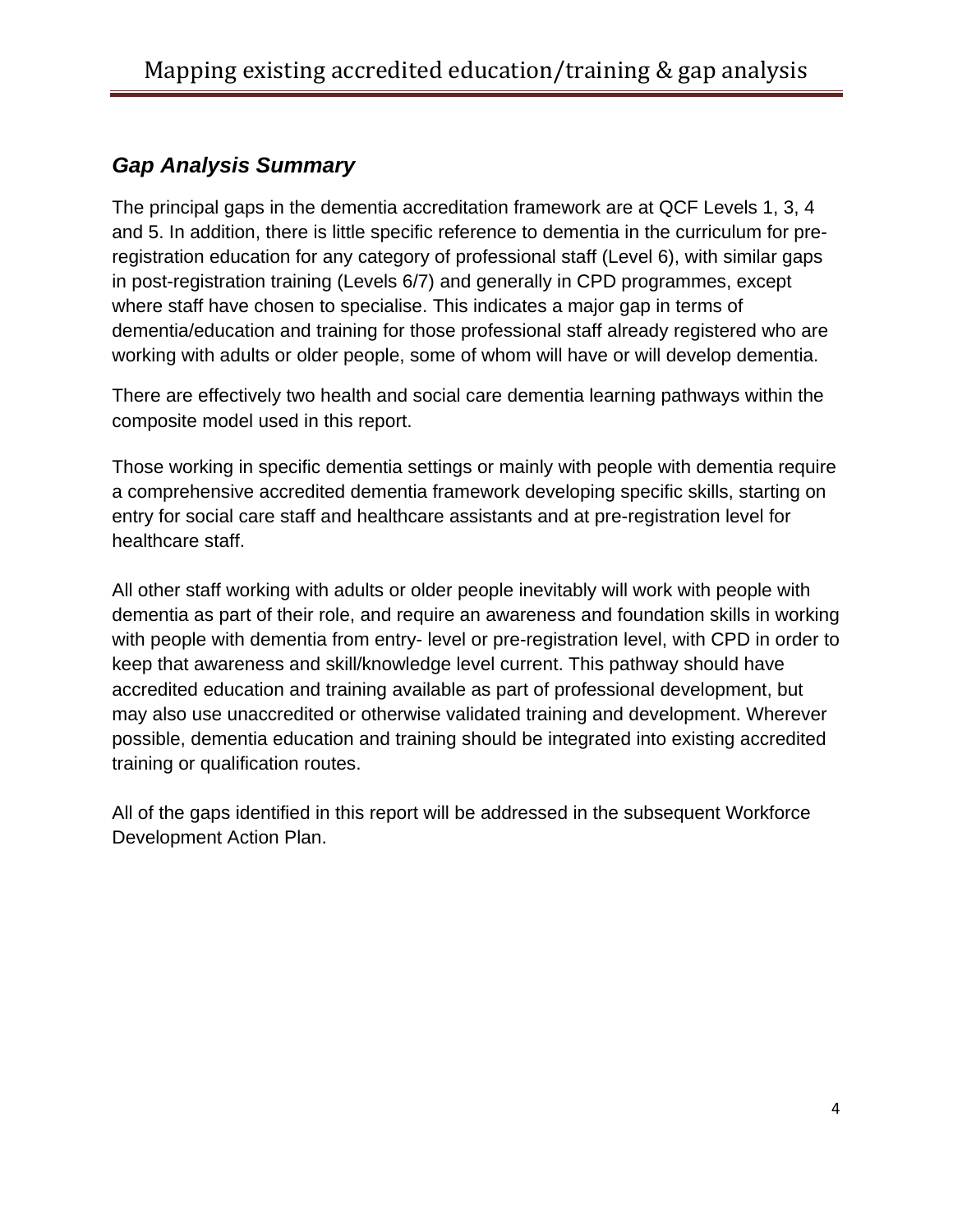#### **1. Introduction**

#### **1.1 Background and purpose of the mapping exercise**

Objective 13 of the National Dementia Strategy: **An informed and effective workforce for people with dementia.** All health and social care staff involved in the care of people who may have dementia to have the necessary skills to provide the best quality of care in the roles and settings where they work. To be achieved by effective basic training and continuous professional and vocational development in dementia.

Effective implementation of Objective 13 requires understanding of the existing workforce in terms of its size, roles and distribution, together with what skills, knowledge and understanding is needed to care for people with dementia and their carers. A comprehensive education and training framework for meeting the identified needs is then required, recognising the differing needs and the identified constraints.

1.1.1 The scoping study set out to identify the size and composition of the health and social care workforce providing care for people with dementia and their carers. It was informed by a combination of direct consultation with key stakeholders and desk research of other recent extensive consultations and reports on health and social care provision for people with dementia. It also reported findings in terms of the necessary skills, knowledge and understanding required by the extensive range of health and social care roles involved in provision. A key finding from all studies and reports is that **all staff** in most settings within Health and Social Care may be involved in the care of people with dementia. Therefore they all require some elements of dementia-specific foundation education and training. This foundation training will be pre-registration for qualified staff and on entry to employment for other staff. Continuing Professional Development (CPD) should include relevant elements of dementia-specific education or training in order to meet the objectives of the National Dementia Strategy.

1.1.2 The second stage of the project has been a comprehensive mapping exercise to understand what existing accredited education or training is currently available to support workers working with people with dementia. Existing accredited education and training is mapped against the relevant National Occupational Standards, and a gap analysis of existing provision against the needs identified in the scoping study has been carried out to identify what additional accredited education and training is required now and for the future.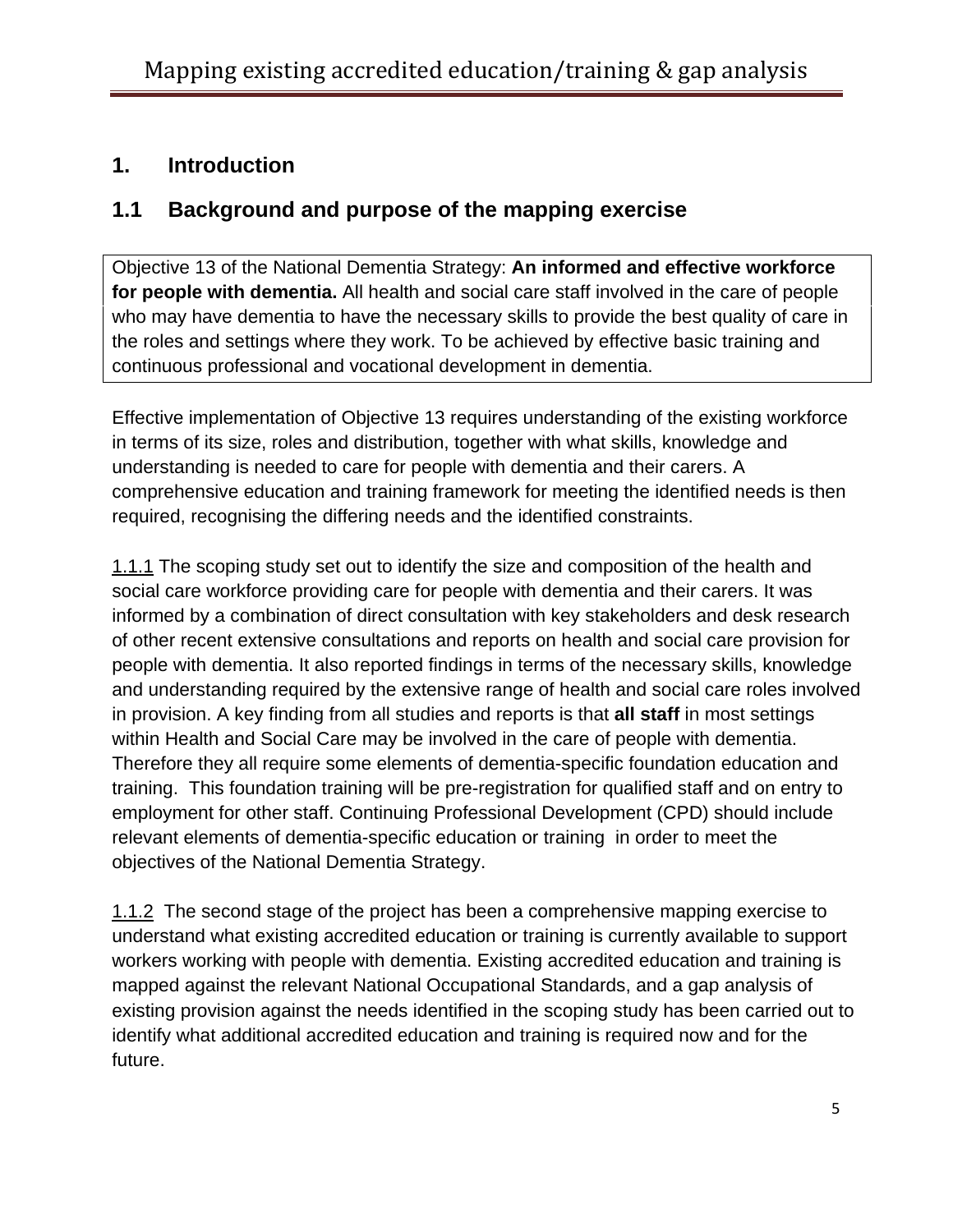The project requires that the mapping exercise be undertaken in terms of **accredited**  training, recognising that there needs to be a comprehensive qualification structure of accredited education and training. This is both to ensure consistency and quality assurance in the content of foundation education and training, and to provide accredited learning pathways to support workforce development and individual career progression. The scoping study reported findings from extensive consultation that the quality of training provision is very variable, that the majority of training is not accredited and the experience and skills of trainers varies widely. Many staff receive little or no education or training in working with people with dementia and their carers and most foundation education and training does not include specific reference to working with people with dementia.

### **1.2 Methodology**

Mapping of existing accredited education and training was achieved by:

- 1. Consultation, mostly through semi-structured telephone interviews. This involved a range of key senior staff within organisations responsible for the education, training and, where required, the registration and regulation of health and social care qualified staff, practitioners and care workers. This included key people in independent, public and third sector organisations.
- 2. Desk and web-based research of existing education and training, both accredited and non-accredited.
- 3. Follow-up consultation to identify some of the considerable amount of development of good practice and the education and training being commissioned and developed to support this as part of the widespread response to the National Dementia Strategy. Part of this activity was in response to people wanting to bring this activity to wider attention and recognition.

The gap analysis has been undertaken as follows:

- Listing of accredited programmes under Qualifications and Credit Framework levels – this shows clearly specific levels where there is little or no provision
- By looking at curricula for pre-registration education/training and CPD and identifying gaps against the needs identified in the scoping study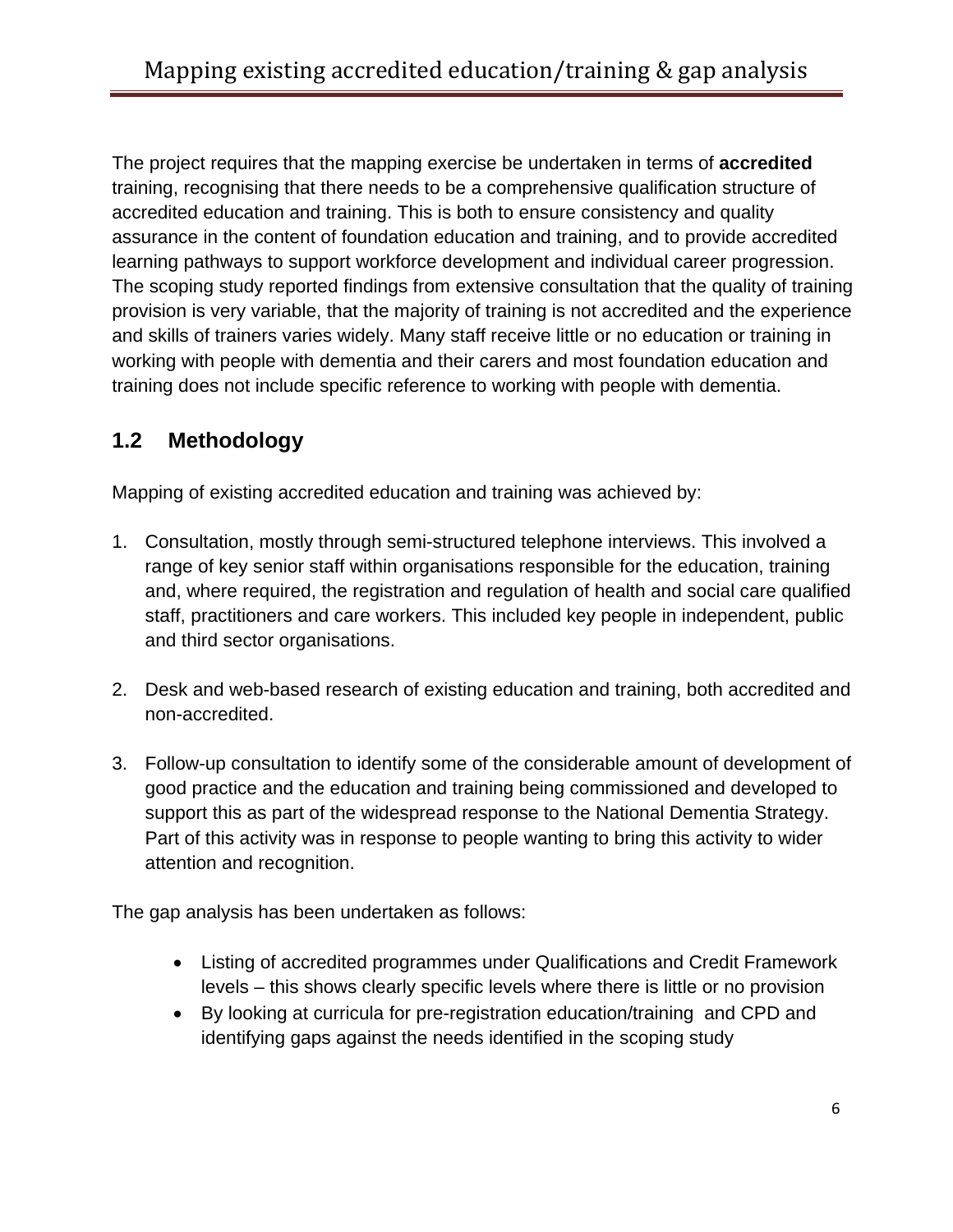• By reviewing some existing accredited programmes at unit level to identify gaps against the needs identified in the scoping study

A review of education and training learning materials was undertaken in order to identify what relevant and appropriate resources exist to support the learning within accredited education and training. This has been a relatively superficial review to identify whether there are obvious gaps in learning resources.

#### **1.3 Structure of the report**

The report describes the mapping exercise at two levels; firstly mapping all accredited training relevant to health and social care staff at all levels relating to working with people with dementia and describing the issues defined by the consultation process. Secondly the report defines an accredited learning pathway for the health and social care workforce and maps the existing accredited education/training at each level.

 The report then defines the gaps identified by analysing the mapping exercise in terms of the needs identified in the scoping study. This information, once verified, will inform the final stage of the workforce development action plan.

The report also lists some of the learning resources available to support the existing education and training provision, and any significant gaps that may need to be addressed as part of workforce development.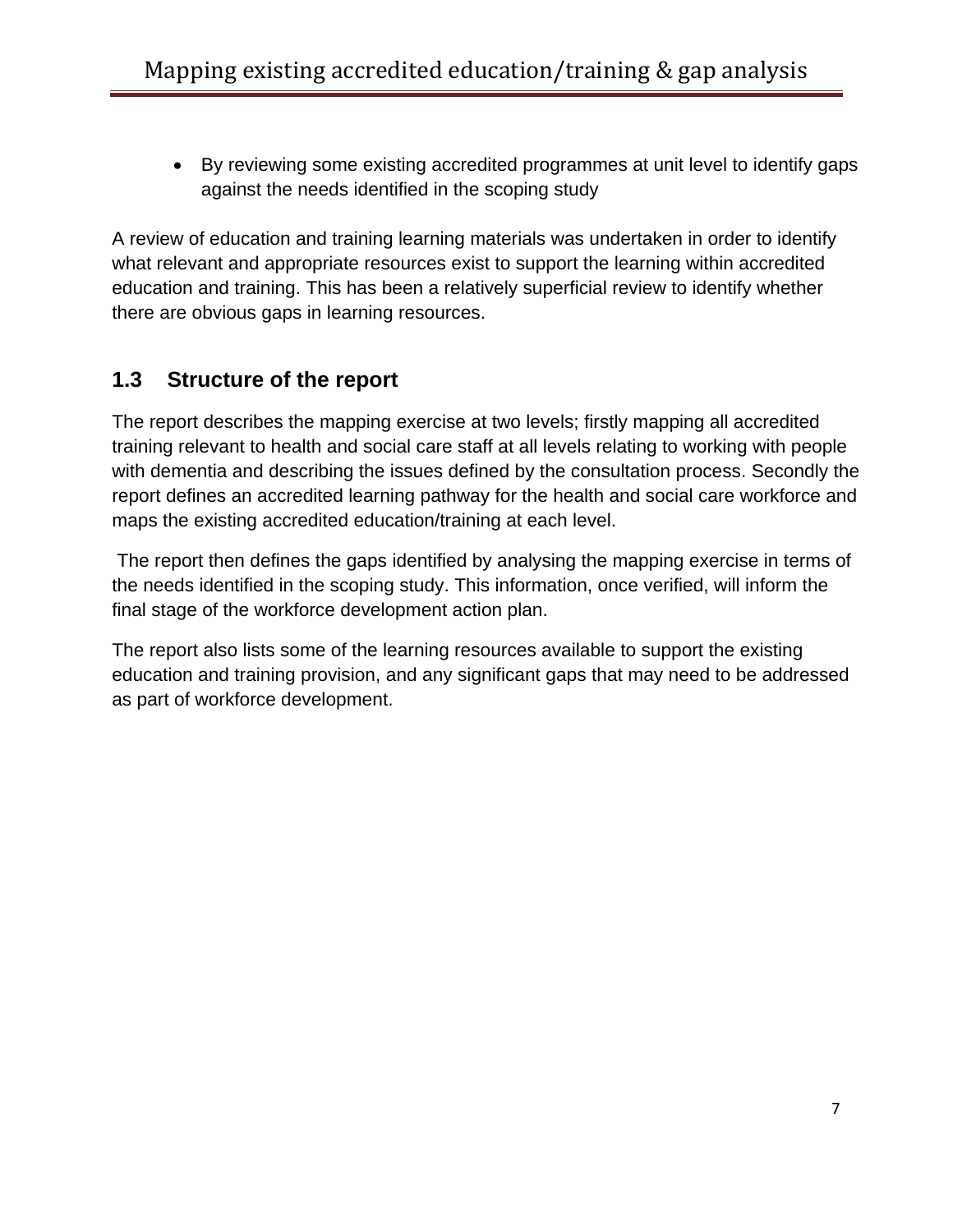### **2. Mapping existing accredited education/training**

#### **2.1 Context**

2.1.1 During the research and consultation process it has become apparent that there is a wide range of training programmes and delivery methods being used, mostly not accredited, with the majority of education and training being delivered traditionally to groups of staff at pre-arranged venues or in-house. The Office for Public Management (OPM) report for the East of England<sup>[1](#page-8-0)</sup> suggested that 'the lack of accredited dementia training and external evaluation means that there is little assessment of the practical impact of dementia training'. The All-party Parliamentary Group on Dementia (APPG)<sup>[2](#page-8-1)</sup> suggested that the lack of agreed standards on levels of training or a nationally recognised dementia-specific qualification means that there is insufficient guidance. In the same report, the Alzheimer's Society is quoted as stating 'standardised kite-marked training will help to remove inconsistencies in the quality of training programmes'.

2.1.2 However, it is acknowledged in most reports and from consultation that there is a range of good practice. There are examples of training being developed and delivered through different models (face-to-face, web-based, reflective learning discussions, coaching et al), tailored to meet specific needs at regional and locality level which are not accredited. In addition, consultation has identified concerns about the costs of accredited programmes, both in terms of delivery and assessment costs and of staff release time.

2.1.3 In addition to training accredited by Awarding Bodies (in conjunction with Skills for Health and Skills for Care) or HEIs, and to the plethora of courses, training or other learning interventions which are not accredited, there are programmes which are validated by particular organisations, quality assured with trainers approved by the validating organisations and delivered to a range of organisations or client groups external to the organisations concerned. We have mapped some examples of these programmes to illustrate how they are filling some of the identified gaps.

2.1.4 Some HEIs also work in partnership with training organisations and accredit education/training provided; for example Surrey University working with Dementia Care

<span id="page-8-0"></span> $1$  Dementia training and development – training needs and skills gap analysis – Office for Public Management November 2009<br> $^2$  Prepared to Care – Challenging the dementia skills gap – APPG June 2009

<span id="page-8-1"></span>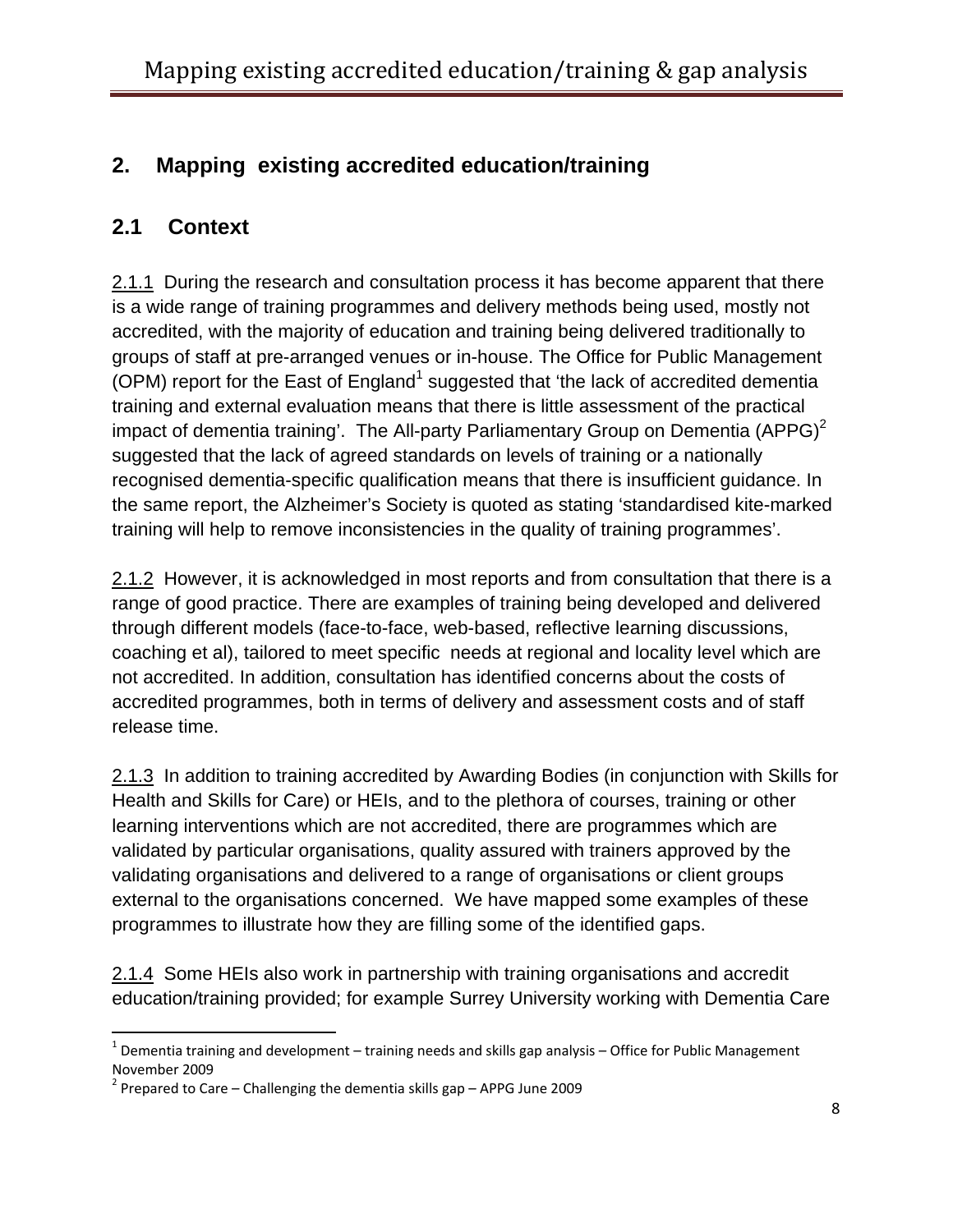Matters Ltd to deliver a programme, *Business leadership in dementia care* (See Figure 2 p. 12).

2.1.5 A further variant on validated training is evidenced by several large social care providers who have designed structured dementia learning pathways for staff working in specific settings for people with dementia. These programmes in most cases are validated internally, although at least one provider uses an externally accredited Level 2 qualification. In addition, structured awareness and skills training is being rolled out to all social care staff within the organisations.

2.1.6 A further significant feature of the key stakeholder consultation was discovering the amount of activity taking place at regional and local levels to address the implementation of the National Dementia Strategy. Because of the diversity and size of the workforce and the number of institutions and organisations or individuals involved in education and training provision, often there is no channel for communication. This can result in duplication of effort, and a lack of the means to share and spread developing practice.

2.1.7 The development of the Qualifications and Credit Framework enables the development of accredited learning pathways specific to dementia, with unit accreditation providing, potentially, the facility for a more flexible 'building block' approach to developing the skills of individuals and to career progression. However, the fact that public funding will attach to complete qualifications, rather than to units, may inhibit the flexibility of the system.

# **2.2 Accreditation of trainers**

2.2.1 A key finding in the scoping study was the level of concern about the variable quality of dementia care trainers. The APPG concluded that 'the consistency of the quality of training providers must be improved and this requires a robust accreditation system<sup>[3](#page-9-0)</sup>. This view was supported by other reports and our own consultations.

2.2.2 The National Skills Academy – Social Care is developing an endorsement programme to address the issue of complexity in recognising good training practice and has developed an Excellence Standard<sup>[4](#page-9-1)</sup>. However, this is an organisational quality

<span id="page-9-0"></span><sup>&</sup>lt;sup>3</sup> Prepared to Care – Challenging the dementia skills gap – APPG June 2009 (p.34 para 100)<br><sup>4</sup> The National Skills Academy - Social Care – Endorsement Programme Prospectus

<span id="page-9-1"></span>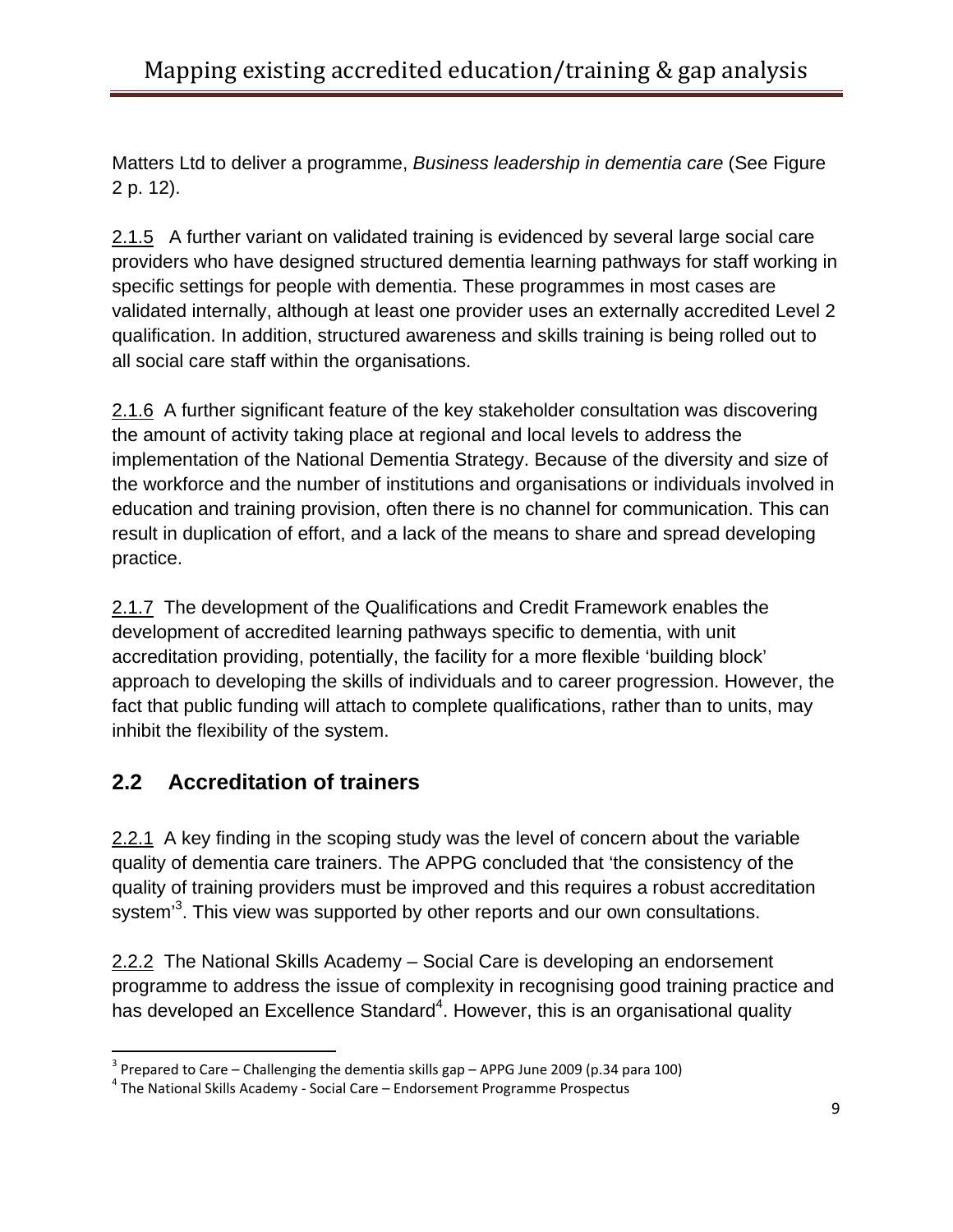standard for organisations delivering education and training in the social care sector. It seeks to identify centres of excellence and addresses systems rather than trainers. It will rely on individual trainers having had their competence to train assessed and accredited by other means. It aims to develop two further excellence standards, for individual training programmes and for learning support programmes. While this process may form part of the 'kite-marking' approach needed, it will not address the issue for dementia care trainers or training content specifically. This issue is not simply about generic training skills, but rather about that coupled to knowledge, understanding and experience of working with people with dementia and their carers, and understanding of the theoretical and practical approaches to dementia care within the health and social care field.

2.2.3 An approach to accrediting or approving dementia care trainers widely reported as resulting in effective and empathetic training was that of the Alzheimer's Society, with their original Approved Trainer programme. This is now discontinued and the process is currently under review. *For Dementia* also approve trainers, but this is currently used to accredit trainers working specifically on *For Dementia* sponsored programmes.

# **2.3 Accredited Training (Fig. 1)**

2.3.1 The map of existing accredited training at Figure 1 (page 14) includes a section on non-accredited (validated) programmes provided to a range of organisations. These programmes are provided by the Alzheimer's Society and the UKHCA for a range of external agencies. While not accredited by an external Awarding Organisation, the programmes have some assessment process, have a consistent curriculum and are provided to a range of health and social care establishments.

2.3.2 All the accredited qualifications listed have been mapped against the NOS for Health and Social Care and for Older People and the NHS Knowledge and Skills Framework.

#### 2.3.3 Analysis of accredited training Levels 1-3 – Figure 1

**NCFE L2** Certificate in Dementia Awareness.

- Understanding dementia
- Understanding person-centred dementia care
- Understanding challenging behaviour in the context of dementia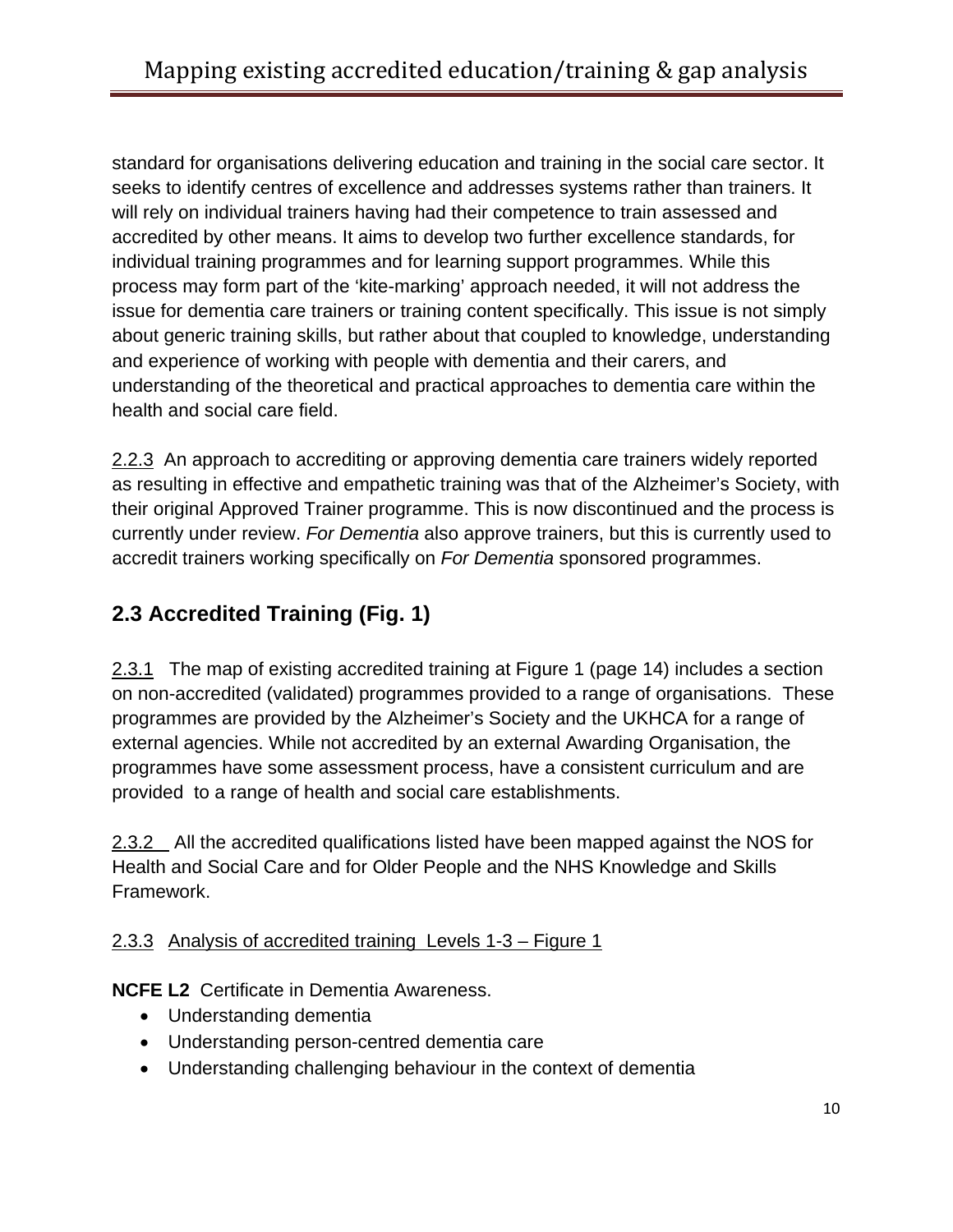• Applying a person centred approach to dementia care

**NCFE L2** Certificate in positive dementia care

• Distance learning programme with core of person-centred care

#### **Open College/EDI L2** Dementia VRQ

- Understanding Dementia
- Practical help for people with dementia
- Caring for people with dementia

**City & Guilds L2** Promoting the mental health of older people

• Some elements of dementia

**City & Guilds L3** Promoting the mental health and well-being of older people Promoting the mental health and well-being of older people

1 unit – supporting older people with dementia

- Main forms of dementia and how they may affect the person
- Identify key approaches to promoting well-being in people with dementia
- Communicate with and relate effectively to people with dementia

#### **Edexcel L2** BTEC Award in Dementia Care

1 unit

- Know how to define dementia
- Understand how to support and care for individuals with dementia
- Understand roles, responsibilities and boundaries
- Know legislation and guidance relevant to care of individuals

**OCNLR/ for dementia L 1, 2 or 3** Working with people with dementia and their carers

- Ageing
- Understanding dementia
- Communication with people with dementia
- Person-centred care
- Loss, stress and change
- Enabling approaches to activities of daily living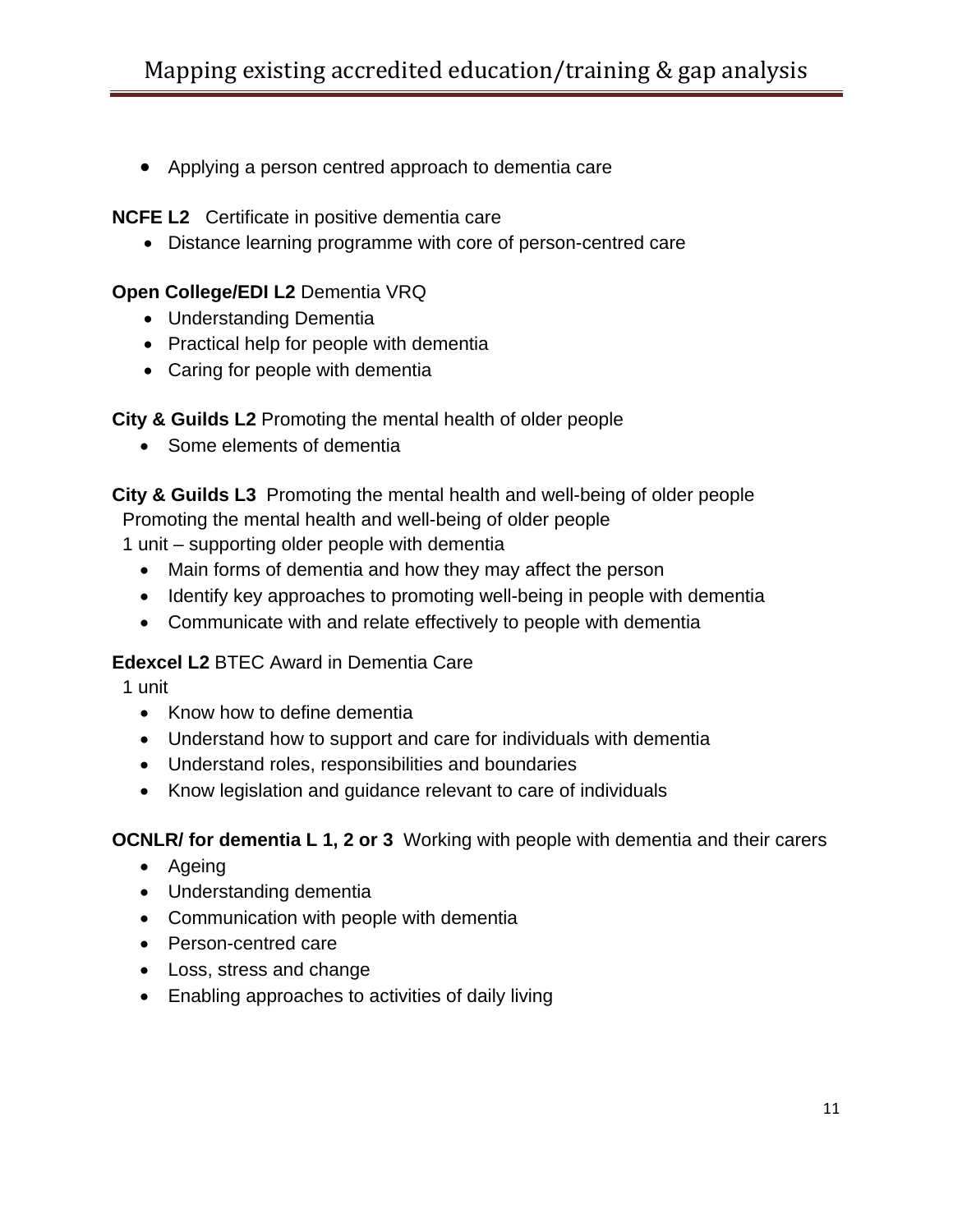**Alzheimer's Society L2/3** *Tomorrow is another day* (part 1) – *Introduction to Dementia Care*

- The experience of people with dementia
- What is dementia?
- Supporting people, meeting needs and providing occupation
- Communication

*Tomorrow is another d*ay (part 2)

- Supporting relationships
- Communication and behaviour
- Promoting well-being and supporting people late in their journey with dementia

#### **Alzheimer's Society (L3/4?)** *Caring for people with dementia in acute settings*.

A course over three months using a blended approach combining face-to-face teaching with supported self-directed study. Content addresses the findings of the *Counting the Cost* report.

#### **UKHCA (L2/3?)** *Caring for people with dementia*

• Elements of the course based on the same elements as the Edexcel L2 award in Dementia Care

#### 2.3.4 Commentary

Only the OCNLR/*For Dementia* programme is available at Level 1 (as well as Levels 2 or 3).

QCF Level 1 development is for initial entry level jobs requiring little formal education or previous knowledge, skills or experience at NHS Career Framework Level 1(e.g. cadets). It is also be appropriate to social care assistants at a similar stage in terms of formal educational attainment or prior experience.

The Level 2 programmes are designed for NHS support workers (NHS Career Framework Level 2); e.g. healthcare assistants and entry level social care workers.

The NCFE L2 programmes are introductory programmes, but have no reference to roles, responsibilities and boundaries, nor to legislation and guidance relevant to the care of people with dementia (identified as core needs in the scoping study).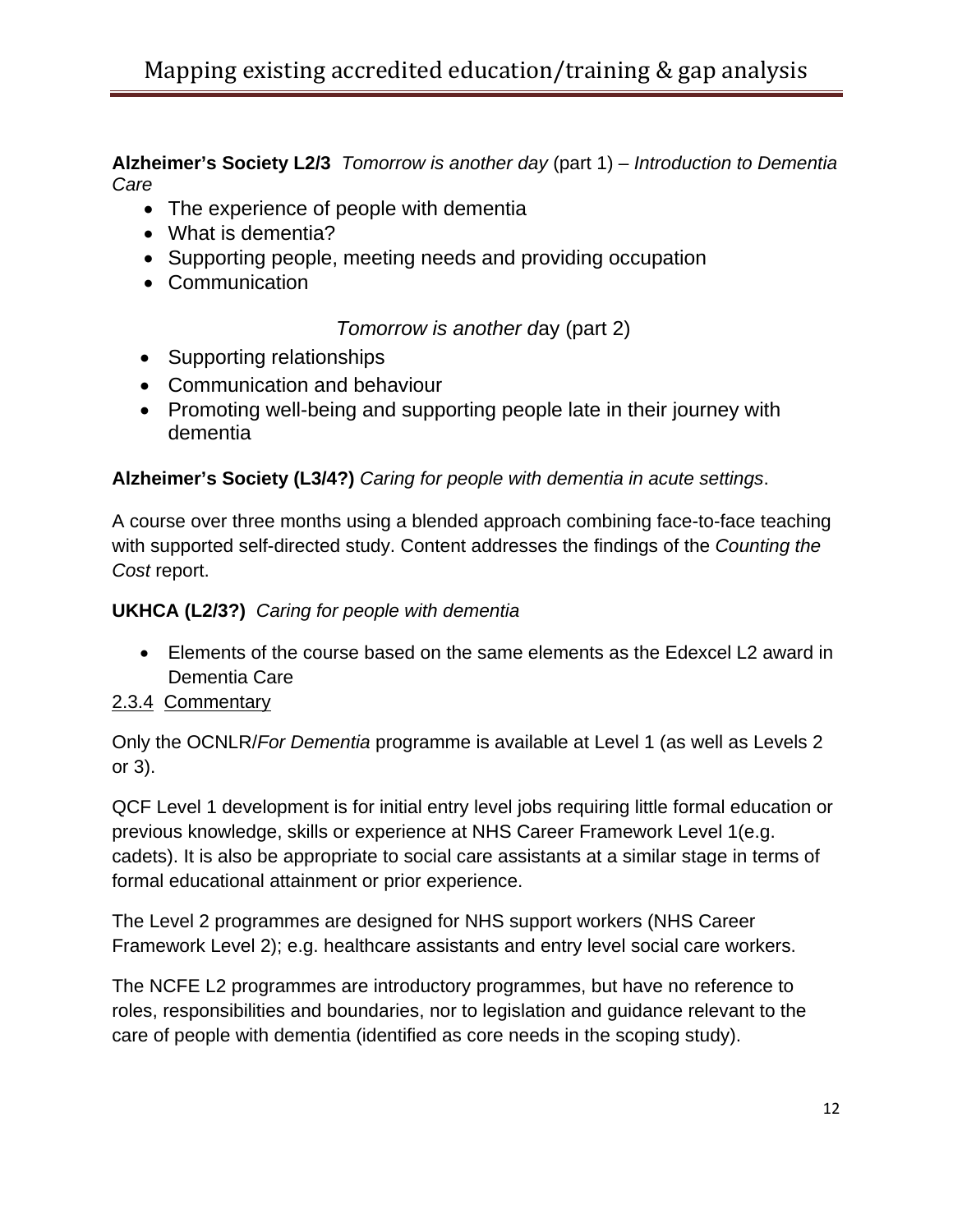The Edexcel L2 BTEC Award matches the core needs in terms of content, but is primarily based on knowledge and understanding.

The Open College/EDI L2 dementia VRQ is practically based, but has the same gaps in coverage as identified above.

The City & Guilds L2 and L3 programmes (*Promoting the mental health of older people*) both have reference to dementia embedded in the qualification. The Level 2 programme is limited to awareness in specific dementia terms, although the knowledge and skills of working with older people cover some of the core areas needed.

Level 3 programmes are designed for senior healthcare assistants (NHS Career Framework Level 3) and social care workers, both with a higher level of responsibility than Level 2 support workers.

The C&G L3 (Promoting the mental health and well-being of older people) has a unit, *supporting older people with dementia*, which covers awareness of dementia at this level and some element of skills. It may not provide the depth of coverage that would be needed in older people's residential care/hospital wards.

The OCNLR/*For Dementia programme* is designed for delivery at Levels 1-3 and, together with the following validated courses, is more comprehensive than the other existing programmes at Levels 2 or 3. It also has apparent gaps in terms of roles, responsibilities and boundaries and legislation and guidance relevant to the care of people with dementia, although this may be embedded within the elements listed.

The UKHCA programme - *Caring for people with dementia* (a training guide for domiciliary care workers) follows the unit structure of the Edexcel L2 programme. The programme is practically-based and designed to be used either with groups or as a selfstudy tool with in-built assessment. It has all the elements of the identified core for this level.

*Tomorrow is another day* (Alzheimer's Society) is a two-part programme, with Part 1 being an Introduction to Dementia, and Part 2 building on this. Probably pitched at Level 2/3, it covers the needs identified in the Scoping Study in some depth. Part 2 may be more suitable for staff working in specific dementia settings.

*Caring for people with dementia in acute settings* (Alzheimer's Society). Probably Level 3/4, it will be relevant senior Healthcare assistants, assistant practitioners and practitioners (NHS Career Frameworks 3-5 or 6).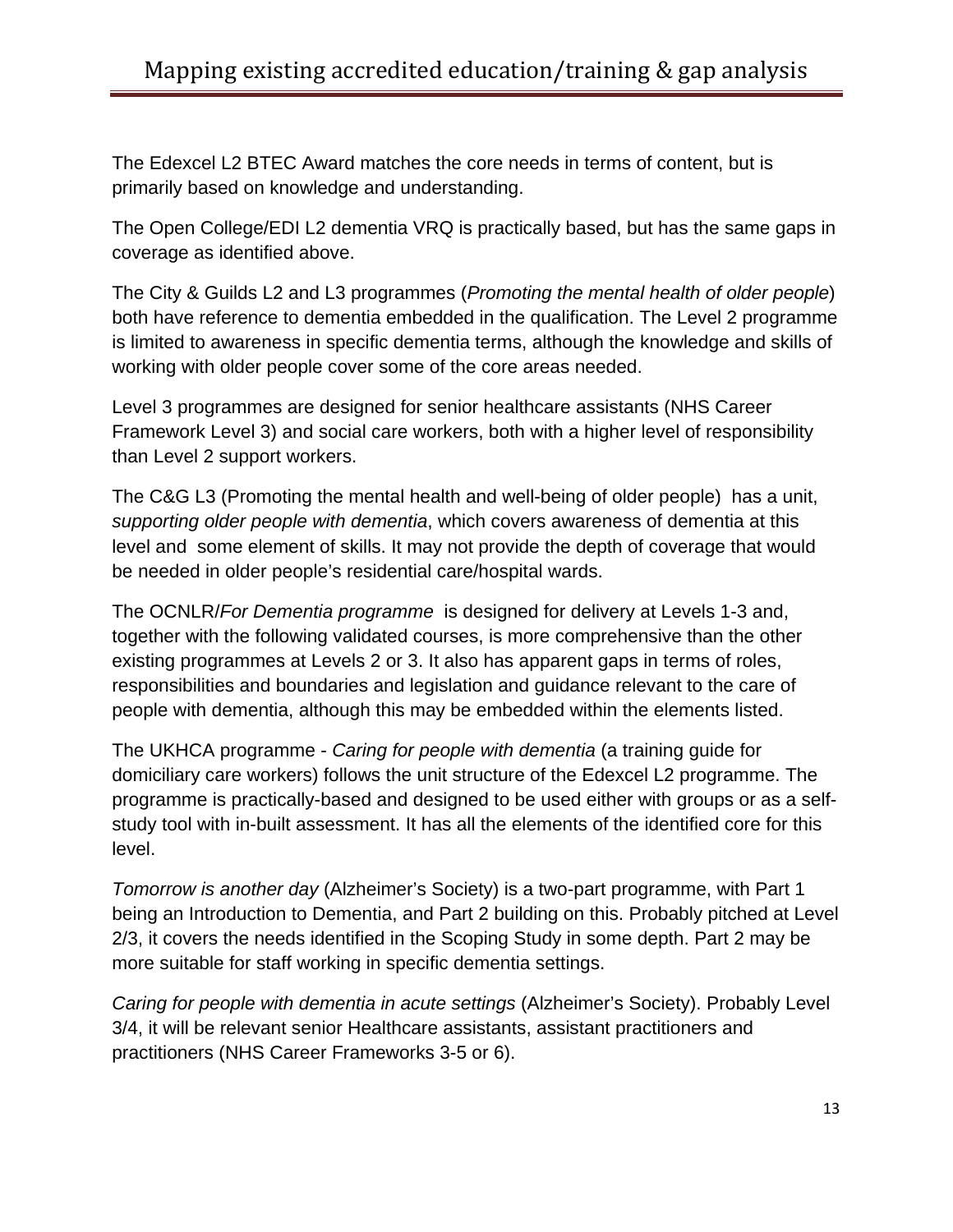## **2.4 Map of Existing Dementia Care Accredited Education/Training**

#### **Figure 1. Levels 1-3**

| <b>Accrediting Body</b>                      | <b>Level 1</b>                                 | Level 2                                                                                                                       | Level 3                                                                                         |
|----------------------------------------------|------------------------------------------------|-------------------------------------------------------------------------------------------------------------------------------|-------------------------------------------------------------------------------------------------|
| <b>NCFE</b>                                  |                                                | Certificate in Dementia Awareness                                                                                             |                                                                                                 |
| <b>NCFE</b>                                  |                                                | Certificate in Positive Dementia Care                                                                                         |                                                                                                 |
| Open College/EDI                             |                                                | Dementia VRQ                                                                                                                  |                                                                                                 |
| City & Guilds                                |                                                | Promoting the mental health of older people<br>(minor mention of dementia)                                                    | Promoting the mental health of older people<br>(supporting older people with dementia - 1 Unit) |
| City & Guilds                                |                                                |                                                                                                                               | <b>Community Mental Health Care</b><br>(dementia - 1 Unit)                                      |
| Edexcel                                      |                                                | <b>BTEC Award in Dementia Care</b>                                                                                            |                                                                                                 |
| (for dementia) Accredited by<br><b>OCNLR</b> |                                                | (for dementia) Working with people with dementia and their carers (Levels 1/2/3)                                              |                                                                                                 |
|                                              |                                                |                                                                                                                               |                                                                                                 |
| <b>Validated</b>                             |                                                |                                                                                                                               |                                                                                                 |
| <b>External Programmes</b>                   |                                                |                                                                                                                               |                                                                                                 |
| <b>Alzheimer's Society</b>                   |                                                | Tomorrow is another day (part 1) - Introduction to Dementia Care (Levels 2/3)                                                 |                                                                                                 |
| <b>Alzheimer's Society</b>                   |                                                | Tomorrow is another day (part 2) - Levels 2/3                                                                                 |                                                                                                 |
| Alzheimer's Society                          |                                                |                                                                                                                               | Caring for people with dementia in acute<br>settings                                            |
| <b>UKHCA</b>                                 |                                                | Caring for People with Dementia                                                                                               |                                                                                                 |
|                                              |                                                |                                                                                                                               |                                                                                                 |
| Under development.*                          | 1. Common Induction<br>Standards - Standard 3. | 2. QCF Dementia Units                                                                                                         | 3. QCF Dementia Units                                                                           |
| <b>Under Development</b>                     |                                                | Level 1. The Draft Refreshed Common Induction Standards for Social Care now include a specific dementia element added to      |                                                                                                 |
|                                              |                                                | Standard 3. 3.1 Be aware of possible signs of dementia in the individuals with whom you work $-$ 3.2 Understand why early     |                                                                                                 |
|                                              |                                                | diagnosis is important in relation to dementia -3.3 Know who to tell and how if you suspect symptoms associated with dementia |                                                                                                 |

 Level 2 and 3. QCF Dementia Units at Levels 2 & 3 have been drafted and are out for consultation. These units should be submitted for approval in April.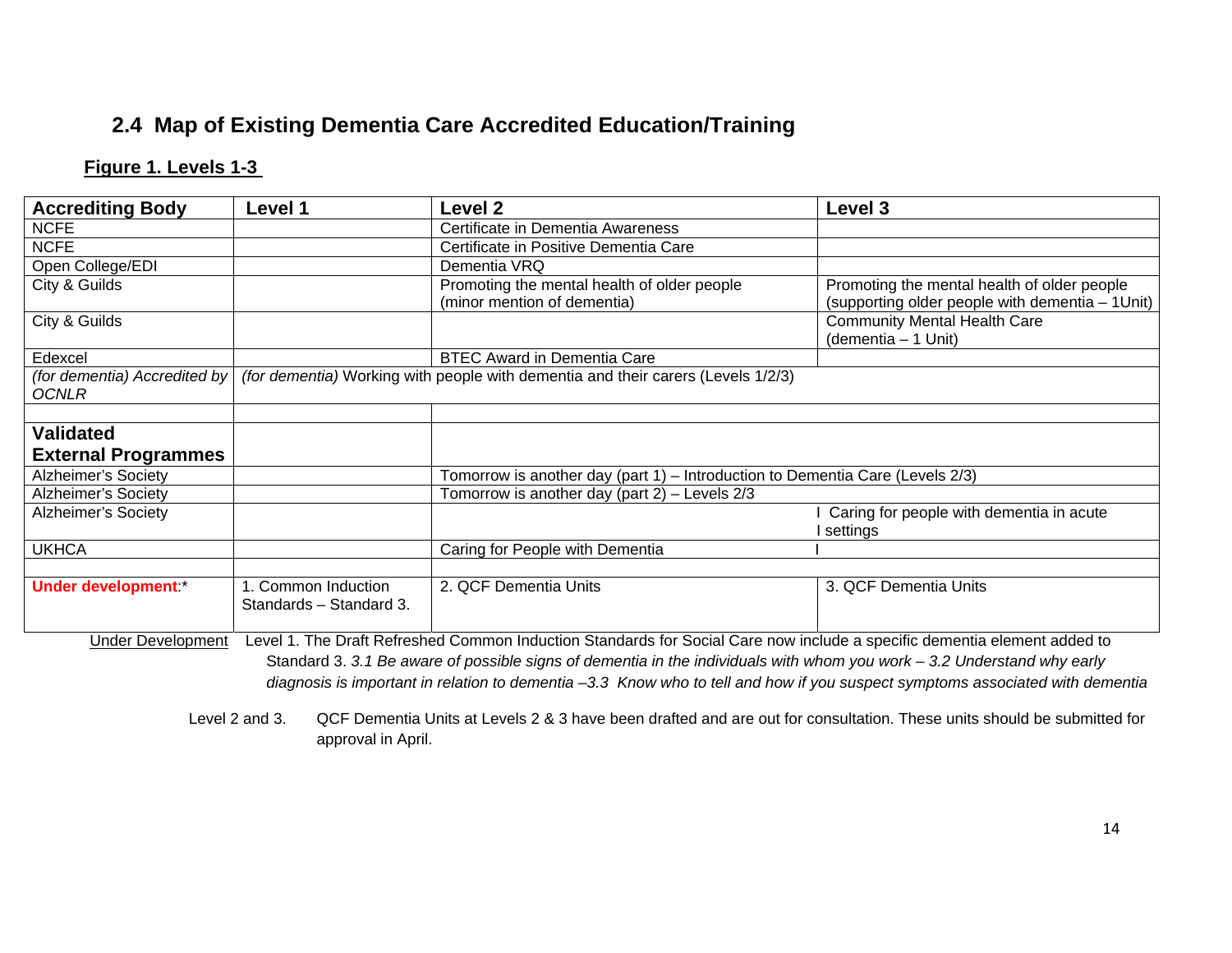#### **Figure 2. Some illustrative examples of Levels 4-8 from Higher Education Dementia Network Member s**

| <b>Accrediting Body</b>           | Level 4              | <b>Level 5</b>         | Level 6                      | Level <sub>7</sub>               | Level 8 |
|-----------------------------------|----------------------|------------------------|------------------------------|----------------------------------|---------|
| Canterbury Christ                 | First two modules of | Foundation Degree -    | CPD- Dementia Care           |                                  |         |
| <b>Church University College-</b> | Foundation degree    | Dementia Care          | 1 Diagnosis & Assessment     |                                  |         |
| <b>Dementia Services</b>          |                      |                        | 2 Skills for enabling people |                                  |         |
| <b>Development Centre</b>         |                      |                        | with dementia and their      |                                  |         |
|                                   |                      |                        | carers                       |                                  |         |
|                                   |                      |                        | 3 Building & changing        |                                  |         |
|                                   |                      |                        | relationships                |                                  |         |
| University of                     |                      | People & Dementia      | People & Dementia            |                                  |         |
| <b>Brighton</b>                   |                      | (20 credits)           | (20 credits)                 |                                  |         |
| University of                     |                      |                        |                              | MSc in Dementia Care             |         |
| Manchester - School of Nu         |                      |                        |                              | (180 credits at Masters          |         |
| Midwifery                         |                      |                        |                              | Level)                           |         |
| University of Sheffield           |                      |                        | Foundation in Relationship   |                                  |         |
| School of Nursing and Midw        |                      |                        | Centred Dementia Care -      |                                  |         |
|                                   |                      |                        | (20 credits)                 |                                  |         |
| Middlesex University              |                      |                        | Advanced Diploma in          | Postgraduate Certificate in      |         |
|                                   |                      |                        | Dementia Care (4 Modules     | Dementia Care & Practice         |         |
|                                   |                      |                        | - 15 credits each)           | $(4$ modules $-15$ credits each) |         |
| University of Bradford            |                      | Person- Centred        | <b>BSc Dementia Studies</b>  | Postgraduate Certificate in      |         |
|                                   |                      | Dementia Care          |                              | Leadership & change              |         |
|                                   |                      | (60 credits)           | A range of stand-alone       | Management in                    |         |
|                                   |                      | certificated by the    | modules in Dementia          | person-centred dementia care     |         |
|                                   |                      | Alzheimer's Society    | <b>Studies</b>               | MSc in dementia studies          |         |
|                                   |                      |                        |                              | (training in dementia care)      |         |
|                                   |                      | Certificate (HE) in    |                              | MSc in dementia studies -        |         |
|                                   |                      | Dementia Studies       |                              | (dementia care mapping)          |         |
|                                   |                      | A range of stand-alone |                              |                                  |         |
|                                   |                      | modules                |                              | A range of stand-alone           |         |
|                                   |                      |                        |                              | modules in Dementia              |         |
|                                   |                      |                        |                              | <b>Studies</b>                   |         |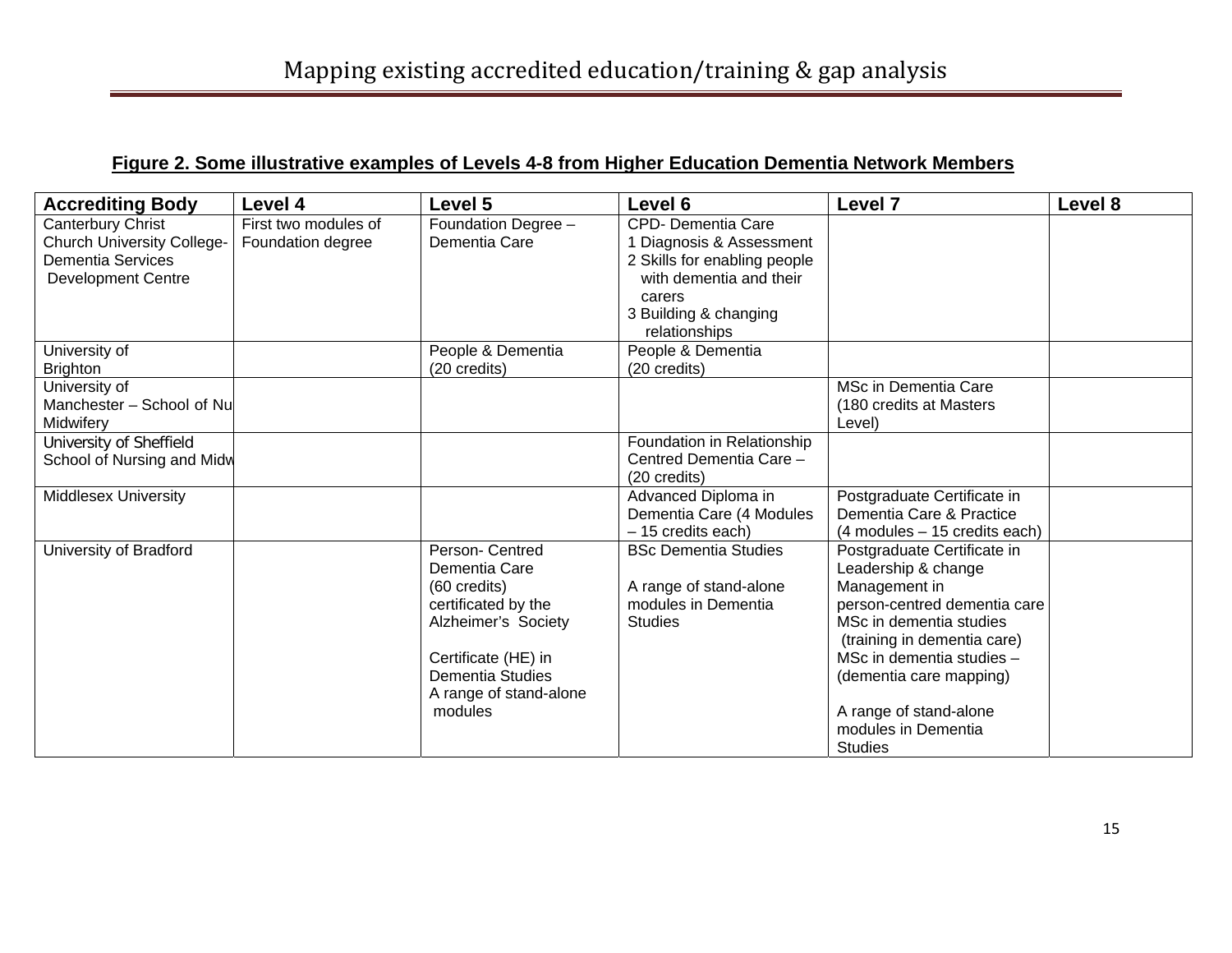| University of Hull<br>Faculty of Health and<br>Social Care                         |                                                                                           | Dementia is integrated into<br>undergraduate health and<br>social care models but no<br>specific module to date                       |                                               |  |
|------------------------------------------------------------------------------------|-------------------------------------------------------------------------------------------|---------------------------------------------------------------------------------------------------------------------------------------|-----------------------------------------------|--|
| University of Surrey                                                               | Business leadership in<br>dementia care<br>(in conjunction with<br>Dementia Care Matters) | Person-centred approaches<br>for people with dementia<br>(option module for<br>undergrad. degree<br>programmes                        | Developing Dementia Care<br>P/G option module |  |
| <b>Health and social care</b><br>professional staff pre-<br>registration education |                                                                                           | Doctors, nurses, AHPs<br>and social workers<br>(dementia may be<br>integrated, but not<br>compulsorily except<br>within mental health |                                               |  |
| Under development<br><b>Skills for Care North West</b>                             | <b>Foundation Degree</b><br>(Dementia)                                                    |                                                                                                                                       |                                               |  |

#### **2.5 Accredited Education &Training (Figure 2) Levels 4-8**

2.5.1 The dementia education and training programmes in Figure 2 are not an exhaustive list – they are illustrative of the range of programmes available which are accredited by Higher Education Institutions (HEIs). They include a Foundation degree, Ordinary, Honours and Masters degrees, and certificates and diplomas at undergraduate and postgraduate levels, as well as stand- alone modules for CPD or specialist education and development.

 The institutions featured are all members of the Higher Educationfor Dementia Network (HEDN). HEDN originally designed a Curriculum for Dementia Education (CDE) in 2002 and have refined this subsequently, listing the knowledge and skills that health and social care professionals should possess in order to work effectively with people with dementia and their carers and families. (see Appendix 1). Clearly, other HEIs who may not be members of HEDN are also involved in professional health and social care education and may also have similar or other dementia courses and programmes. However, the CDE could form a basis for defining and agreeing some common approaches to dementia content across the HE curriculum.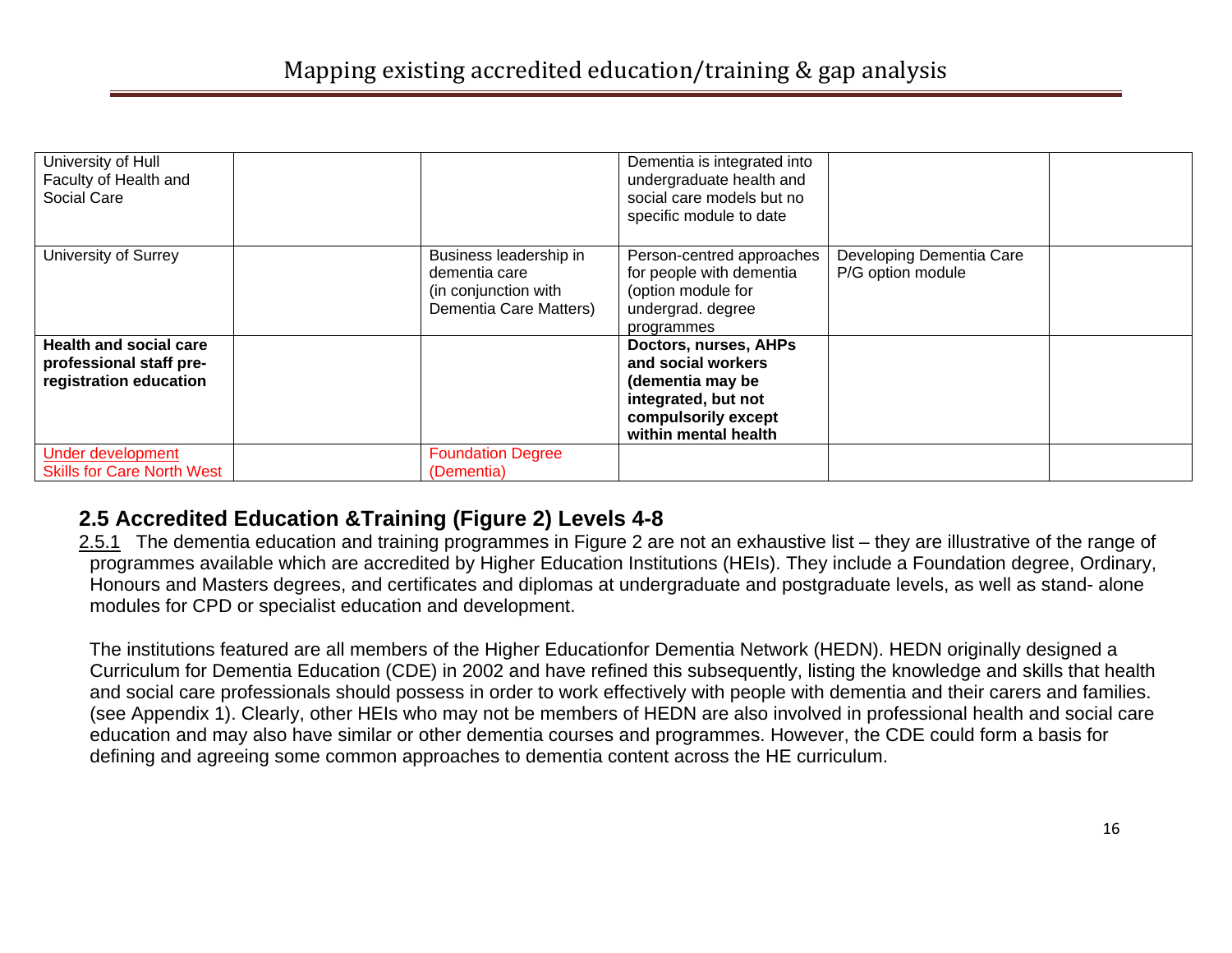2.5.2 **Under Development** A Foundation Degree (dementia) framework has been developed by a working group with Skills for Care North West. Participating HEIs will now consult employers about the detailed programme and finalise details for validation. A Foundation Degree (Dementia Care) is run by Canterbury Christ Church University College - Dementia Services Development Centre.

2.5.3 Health and social care professional staff training The inclusion or integration of specific learning outcomes relating to dementia, and the availability of optional modules on dementia within undergraduate programmes in pre-registration or pre-qualification education varies both within the professions' curricula and from institution to institution. As a result, the lack of a common approach and the random distribution of dementia education and training throughout the HEI network will affect the implementation of the National Dementia Strategy considerably, varying from region to region. However, the demand that should be created by the implementation of the Strategy and by partnership approaches to commissioning may provide the leverage required to begin to change this.

## **3 Accredited Dementia Education and Training Pathway**

### **3.1 Health and Social Care Dementia Accreditation Framework (Figure 3 below)**

3.1.1 Figure 3 maps the distribution of relevant existing accredited training across the levels of the overall health and social care framework, and illustrates where there are significant gaps in provision. This framework is designed for all health and social care staff working with adults, whether working in specialised settings for people with dementia or working in general adult health and social care settings where a percentage of people will have dementia. These roles include:

- Residential and domiciliary social care workers
- Managers and supervisors
- Social workers
- Healthcare assistants and other nursing assistants/auxiliaries
- Assistant Practitioners
- Nurses
- AHPs (occupational therapists, speech & language therapists, physiotherapists et al)
- Doctors

While accredited education and training is not the only solution, a comprehensive accredited pathway is necessary for two reasons: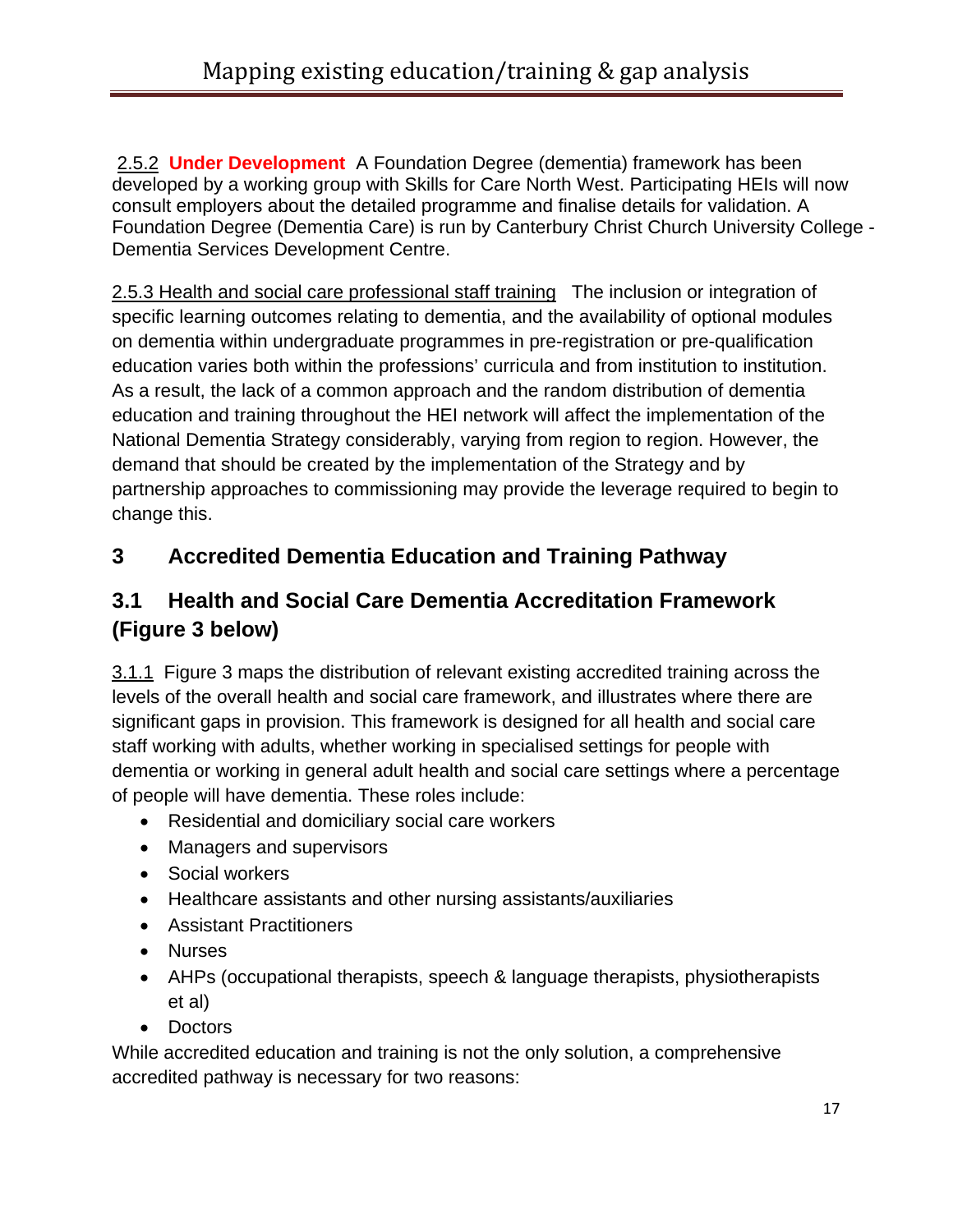- 2. Staff specialising in working with people with dementia and their carers in specific settings, e.g. dementia care homes or as a specialist care worker in domiciliary care, should have a learning pathway with relevant accredited education and training, with associated qualifications.
- 3. In addition to the general requirement for an informed and effective workforce, accredited education and training in terms of working with people with dementia will enable career progression for healthcare staff and will enable access to further career development for social care staff who wish to move into healthcare.

3.1.2 Ancillary staff have not been included because the level of awareness and skills required and the constraints of staff release and resources required would suggest that accredited training is probably neither feasible, affordable nor necessary. However, an awareness and core dementia skill training programme, supported by appropriate learning resources will be necessary to meet the requirements of the Strategy.

3,1,3 The principal gaps in the accreditation framework are at QCF Levels 1,3, 4, 5 and 6 for pre- and post-qualification training and, to a lesser extent, for CPD. The implications of this are explored in relation to specific professional areas in the following sections of this report. Despite the amount of development available in the table below at Levels 5 and 6, because of the random distribution across HEIs, there are significant gaps (see para 2.5.3 above).

| <b>QCF</b><br><b>Levels</b> | <b>Existing accredited training</b>                                                                                                                                                                                                                                                                 | <b>Developing</b><br>(or validated)                                                               | Gap       |
|-----------------------------|-----------------------------------------------------------------------------------------------------------------------------------------------------------------------------------------------------------------------------------------------------------------------------------------------------|---------------------------------------------------------------------------------------------------|-----------|
| Level 1                     | OCNLR (for dementia) Working with<br>people with dementia & their carers                                                                                                                                                                                                                            |                                                                                                   |           |
| Level 2                     | Edexcel BTEC Dementia Care<br>Open College/EDI Dementia VRQ<br>NCFE Positive dementia care (distance<br>learning)<br><b>NCFE Dementia Awareness</b><br>C&G Promoting the mental health & well-<br>being of older people<br>OCNLR (for dementia) Working with<br>people with dementia & their carers | Accredited programmes from QCF units<br>Tomorrow is another day (Alzheimer's<br>Society - Part 1) | <b>No</b> |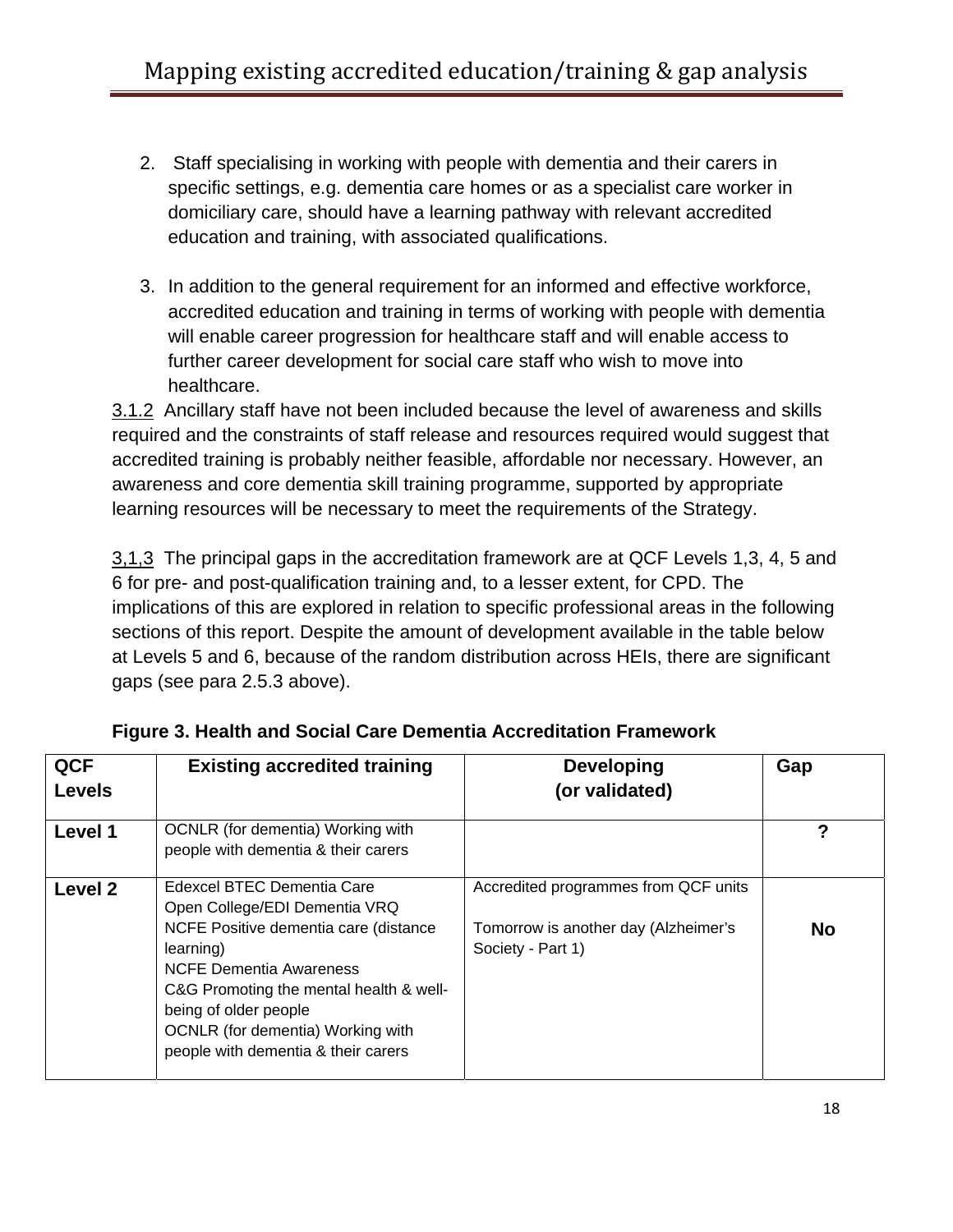# Mapping existing accredited education/training & gap analysis

| Level 3 | C&G Promoting the mental health & well-<br>being of older people<br>OCNLR (for dementia) Working with<br>people with dementia & their carers                                                                                                                                                                                                                                             | Accredited programmes from QCF units<br>Tomorrow is another day (Alzheimer's<br>Society - Parts 1&2)                                                    | <b>Yes</b> |
|---------|------------------------------------------------------------------------------------------------------------------------------------------------------------------------------------------------------------------------------------------------------------------------------------------------------------------------------------------------------------------------------------------|---------------------------------------------------------------------------------------------------------------------------------------------------------|------------|
| Level 4 | 3 core dementia modules of Foundation<br>Degree (Canterbury)                                                                                                                                                                                                                                                                                                                             | Leadership in person-centred dementia<br>care (Dementia Care Matters Ltd)<br>Caring for people with dementia in acute<br>settings (Alzheimer's Society) | <b>Yes</b> |
| Level 5 | Foundation Degree - Dementia Care<br>(Canterbury)<br>Business leadership in dementia care<br>(Surrey University)<br>Depression & Dementia in older people<br>(web-based programme West Midlands<br>workforce Deanery CPD accredited)<br>Certificates (HE) in Dementia Studies<br>(various HEIs)<br>Certificate (HE) in Dementia Care<br>(University of Surrey /Dementia Care<br>Matters) | Foundation Degree (Dementia) Skills for<br>Care developing<br>Caring for people with dementia in acute<br>settings (Alzheimer's Society)                | Yes        |
| Level 6 | Some mention of dementia in some<br>pre-reg degrees for doctors, nurses &<br><b>AHPs and Social Workers</b><br><b>BSC Dementia Studies (various HEIs)</b><br>CPD modules (various HEIs)<br>Dementia Diplomas (various HEIs)                                                                                                                                                              | e-GP programme                                                                                                                                          | <b>Yes</b> |
| Level 7 | MSc Dementia Studies (various HEIs)<br>PG certificates & diplomas (various HEIs)<br>Stand alone modules in dementia studies<br>(various HEIs)                                                                                                                                                                                                                                            |                                                                                                                                                         | <b>Yes</b> |

#### **3.2 Primary Care**

3.2.1 Statement 9 of the GP curriculum (Care of Older Adults) requests an understanding of the special features of psychiatric disease in old age, including an appreciation of the features of dementia. Specifically GPs must be able to assess brain function and have knowledge of:

\* The prevalence and incidence of disease, including dementia, in the elderly population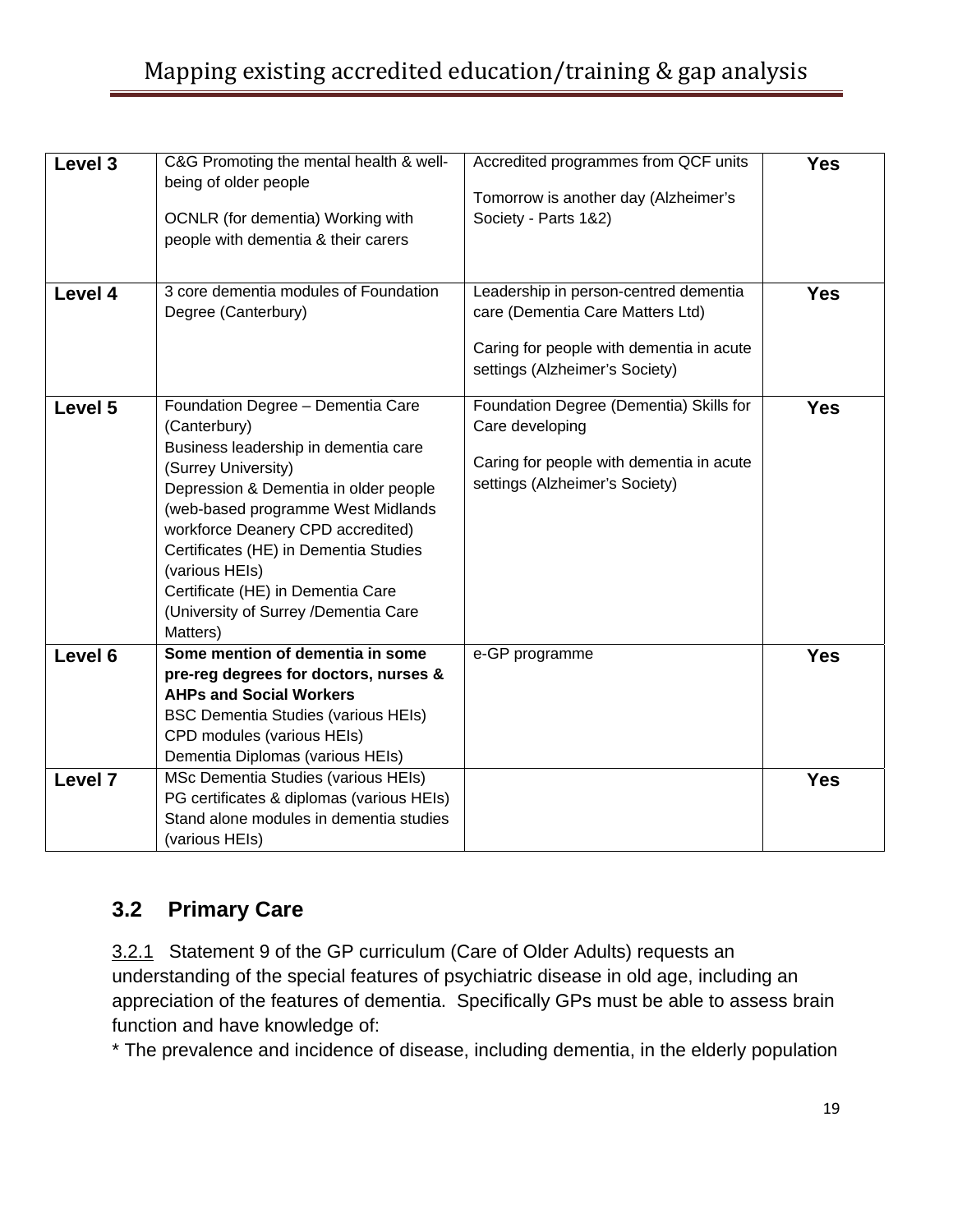\* The relevant questions in the history and items in the physical examination to the problem presented

\* The patient's relevant context, including family and social factors

\* The structure of the local and national health-care system and the role of primary care within the wider NHS, including knowledge of when to refer to secondary care services

- \* The inter-relationships between health and social care
- \* The legal issues that may arise
- \* The special features associated with drug treatment of dementia.

This example illustrates the level of the current guidance for pre-registration education for GPs in relation to working with people with dementia. As a result, the inclusion of modules relating to working with people with dementia is dependent on the availability of staff with the relevant expertise within the HEI, and content and level is therefore variable and not consistent from one HEI to another. This potential gap exists in accredited dementia education/training at both pre-registration training and post registration training and CPD levels for most of the primary care team (GPs, practice nurses, health visitors et al).

Two particular flexible learning programmes illustrate recent approaches to development in dementia diagnosis and care for GPs and practice staff that are accredited, and which are available to address both pre-registration training and ongoing CPD requirements, supporting the GP re-validation process;

- 1. CPD. An internet-based programme 'Dementia and Depression in Older People' commissioned b y Hereford PCT in 2004. The programme is interactive, built around 10 case studies and with in-built assessment and its own learning management system. Can be used by practice teams, but is primarily for GPs. Approved for 8 CPD credits.
- 2. The e-GP programme, developed by the RCGP in partnership with e-Learning for Healthcare is suitable for doctors in training for general practice, general practitioners and practice nurses and practice managers. Three new e-learning sessions have been developed, two of which, *Memory problems in older people* and *Care of people with dementia* have just been released*.* A recently-developed module within the e-GP programme, developed within the Oxford Deanery, uses a holistic approach around the story of a person with dementia and her carer to address the learning point in the curriculum.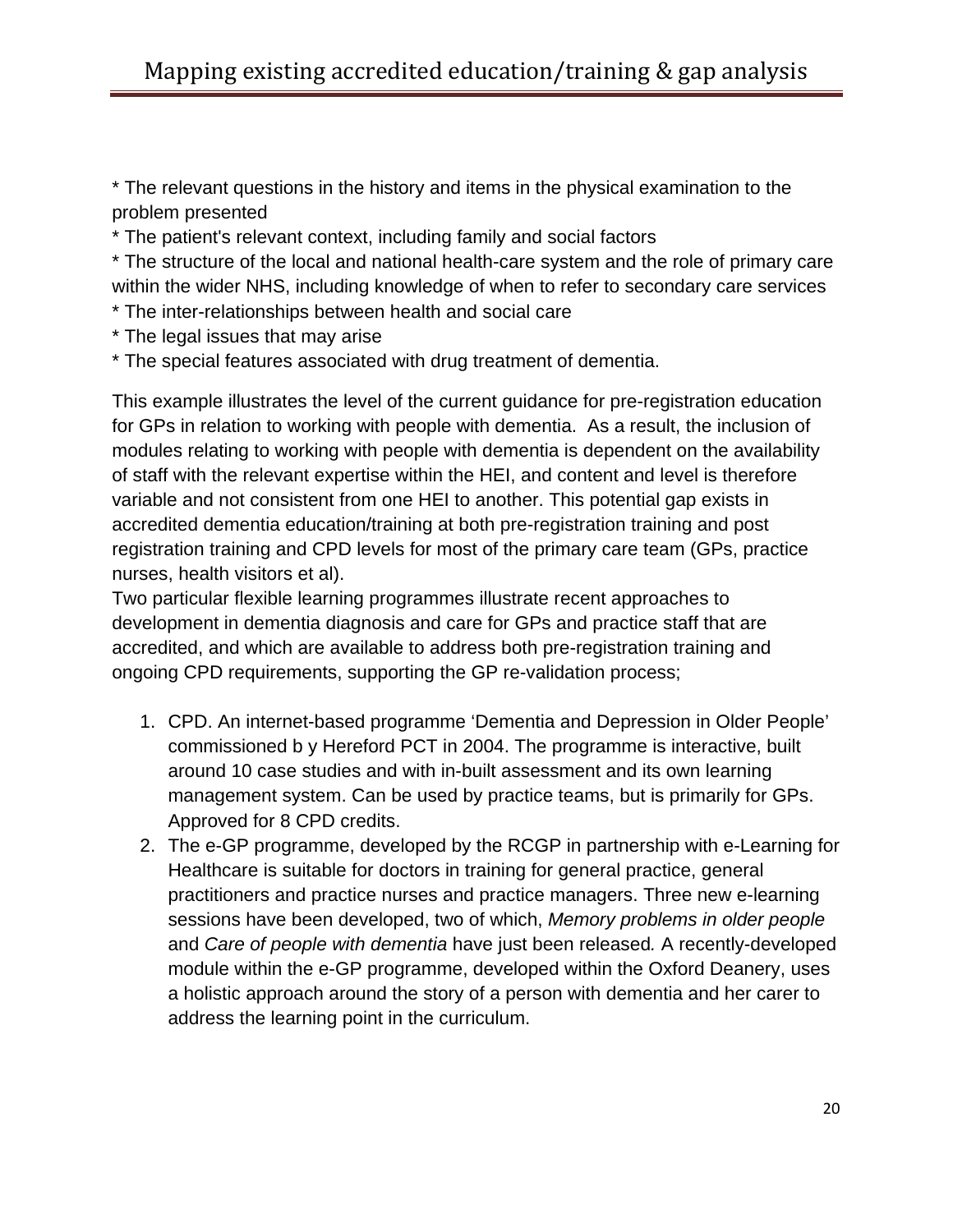## **3.3 Allied Health Professions**

3.3.1 While occupational therapists and speech and language therapists may undertake dual education/training (mental and physical health) in their pre-qualification courses, other AHPs (physiotherapists, chiropodists/podiatrists, dietitians, orthoptists and paramedics et al) generally do not. In addition, specific education or training in working with dementia is not always present in all Mental Health pre-registration training. There is therefore a gap in accredited education/training of some of the Allied Health Professions at this point (QCF Level 6) in terms of working with people with dementia and their carers. While for CPD purposes there are accredited programmes in working with people with dementia at graduate and post-graduate level (QCF levels 6 and 7) in many HEIs, these may often be more appropriate for staff specialising in care of people with dementia and are not always focused on relevant professional areas.

3.3.2 An approach to developing the knowledge and skills of staff who may be working with people with dementia as a part of their caseload has been described in several illustrations of good practice<sup>[5](#page-21-0)</sup>. It involves using Older People's Mental Health Liaison Teams or other Community Mental Health staff to train and coach other staff, including AHP's, in working with people with dementia and their carers. While this training is not currently accredited, it could be developed in partnership with accredited education/training establishments to meet relevant criteria.

#### **3.4 Hospitals**

3.4.1 Nurses The scoping study identified that the majority of nurses had either no education/training in working with people with dementia, or insufficient training. As previously described, there are accredited courses (Certificates and Diplomas- Levels 5 and 6) available at some HEIs for CPD, but the requirement may be for hospital-based training. As described in para 3.3.2 above, Acute Hospital Older People's Mental Health Liaison Teams may provide un-accredited training support. The Alzheimer's Society course '*Caring for people with dementia in acute settings'*, developed following their research into hospital provision for people with dementia $6$  may be developed further as an accredited course for nurses at Career Framework Levels4-6, and programmes developed from the draft QCF Level 3 units may be appropriate at CF levels 3/4.

<span id="page-21-0"></span> $^5$  For examples, see Living well with dementia: the National Dementia Strategy – Joint commissioning framework for dementia p.35 et al<br> $6$  Counting the Cost – caring for people with dementia on hospital wards – Alzheimer's Society 2009

<span id="page-21-1"></span>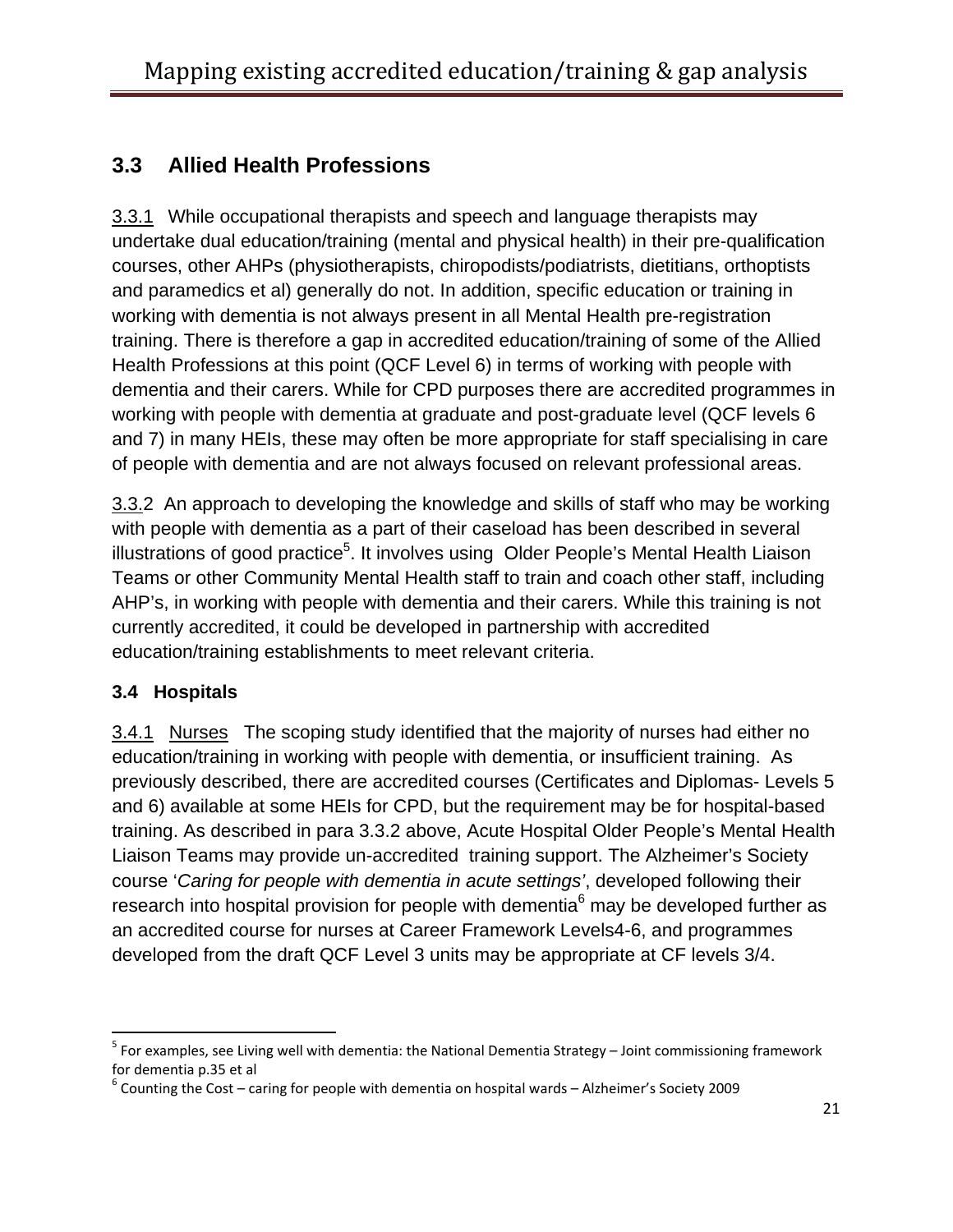3.4.2 Healthcare Assistants/Nursing Assistants et al There is a gap currently for these staff because of the stage of development of Level 3 accredited provision. The development of appropriate Level 3 qualifications from the draft QCF units and possibly the accreditation of the Alzheimer's Society course would develop the pathway for this group by providing a Level 3 Foundation training programme.

3.4.3 Assistant Practitioners The development of a further Foundation Degree (FD) to supplement that at Canterbury Christchurch University College will fill a gap for this group of staff in terms of foundation training in specialist working with people with dementia, and enabling progression to Practitioner level.. The issue will be availability of such an accredited course through sufficiently wide numbers of HEIs to make this accessible.

3.4.4 Dementia Leads There is a further gap in accredited provision in terms of education/training for senior nursing grades, consultants and other doctors, or any clinical staff taking a leadership role in dementia care or responsible for planning care pathways for patients with dementia. While there is an unaccredited (currently) course – Leadership in person-centred dementia care – at a notional Level 4, this is a critical area for development in order to meet the requirements of the National Dementia Strategy<sup>[7](#page-22-0)</sup> for leadership in general hospitals.

### **4 Social Care**

.

 Most research and consultation has identified that there is little accredited dementia training provided for social care staff, but a wide range of workshops, short stand-alone training programmes and briefings that are delivered by employers directly or by external training providers. The development and introduction of the dementia knowledge sets by Skills for Care has informed the content and approach of much of this training. A number of major employers have developed their own learning pathways, some parts of which are accredited using largely Level 2 qualifications, while being internally validated at other levels. In general these pathways have two elements, general awareness and limited skills development in dementia care for all staff, and a clear progressive pathway for those staff working in settings specialising in dementia, or working as dementia leads in general settings. These programmes, while not necessarily externally accredited, follow a developmental pattern relating to Levels 2, 3 and 4 (for senior staff and managers).

<span id="page-22-0"></span> <sup>7</sup> National Dementia Strategy Objective 8 – Improved quality of care for people with dementia in general hospitals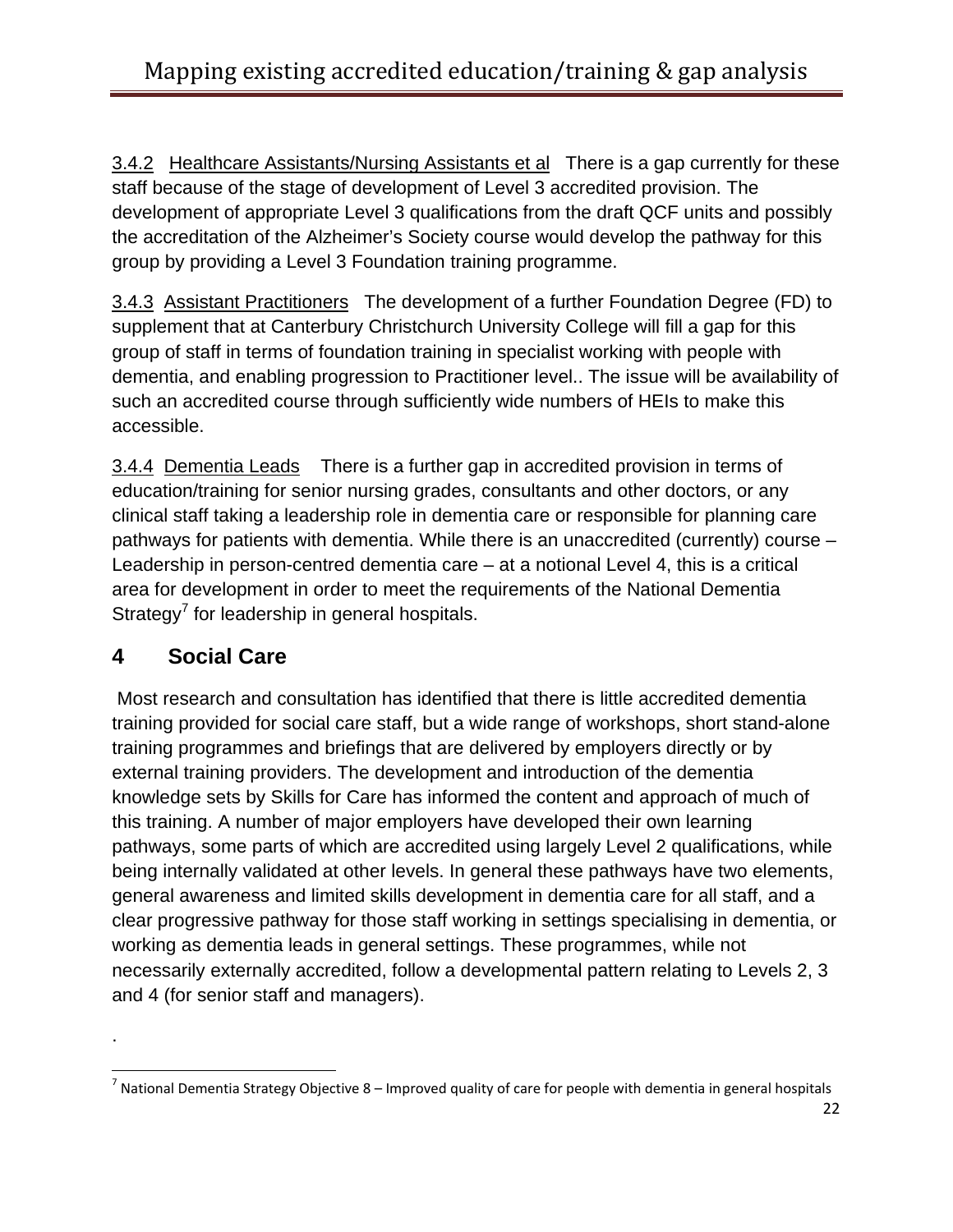In addition to the above-mentioned provision, accredited training may be provided by HEIs, mainly to providers of specific dementia care settings; for example, *Dementia Care Mapping* programmes have been widely used in some regions.

However the majority of dementia training is developed in-house by smaller employers or bought in from external training providers, or staff sent to external short courses. Because few managers or senior staff have had specific training relating to dementia, there is often little support for staff to put their learning into practice.

### **4.1 Social Care Workers**

4.1.1 All social care workers should undertake induction which includes the Common Induction Standards at the start of their employment. While these do not contain any reference to dementia currently, this is being addressed by the planned introduction of the 'refreshed' standards with a dementia element included.

4.1.2 The current assumption is that Level 2 accredited qualifications are the appropriate the starting point for social care. However, research indicates that a considerable percentage of both residential and domiciliary care workers have comparatively low levels of educational attainment, including limited literacy and numeracy skills. The workforce also includes a considerable percentage of staff for whom English is a second language. These factors suggest that there may be a need for Level 1 accredited training to enable both understanding and subsequent progression. There is no nationally available dementia-related accredited training available currently.

A Level 1 *Introduction to Dementia (Award)* might include the following content, identified in the scoping study :

- Recognising the signs of dementia
- The principles of person centred care
- The basic strategies to communicate with and assist people with dementia and their carers
- Understand roles, responsibilities and boundaries
- Where to go for more specialist advice and support

4.1.2 Level 2 has a range of accredited dementia programmes, including at least one distance learning option. The draft QCF units will enable these qualifications to be further developed within the next year.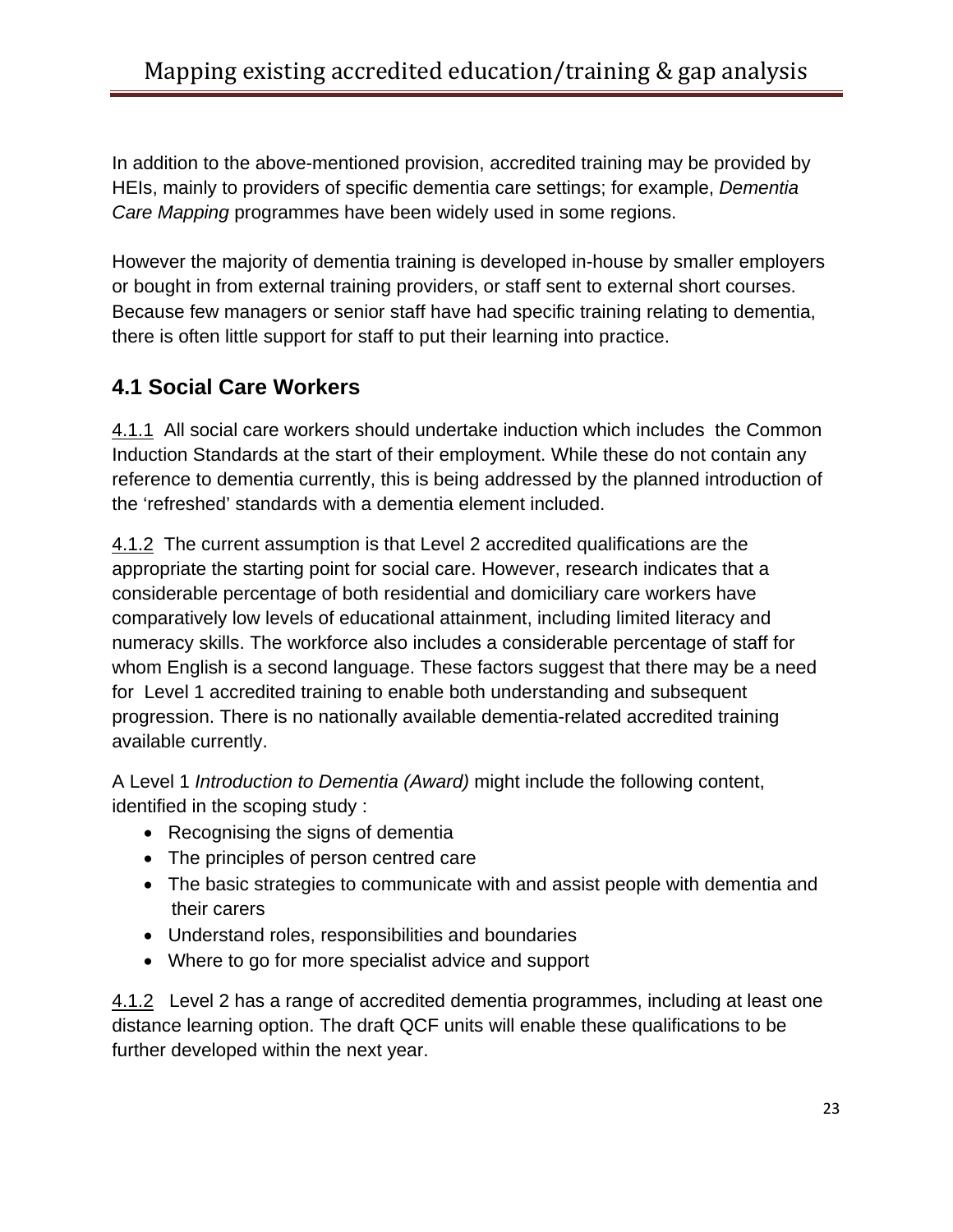4.1.3 The only accredited programme available at Level 3 is one which is a generic mental health programme, with a dementia unit included within it. As this is the level that at least some staff who are working specifically with people with dementia and their carers should be reaching, this is a major gap for health and social care.

4.1.4 The need for all managers and senior staff to be able to lead on dementia and to manage provision that will inevitably include people with dementia has been identified as a major priority. Much current dementia training is anecdotally reported as wasted because of lack of support for staff who wish to implement new skills, having undertaken dementia care training This is in addition to those managing or supervising staff within specialist dementia settings. There is limited accredited dementia training available currently for managers. There is a specific gap at Level 4 (the level of the Registerd Manager's Award). There are modules available from some HEIs at Levels 5,6 and 7, but distribution of these may be an issue.

4.1.5 There is no Apprenticeship Framework currently available for those wishing to work with people with dementia. The development of the QCF units at Levels 2 and 3 will enable relevant frameworks to be developed.

4.1.5 The national availability of a Foundation Degree will also be important, as it provides a valuable route for progression from vocational pathways to degree level professional qualifications and further career options.

4.1.6 Domiciliary Care While all of the above information relates to domiciliary care as well as to residential care, there are particular considerations that need to be taken into account when considering this area. The provision is different in that domiciliary care workers work without direct supervision, within people's home environments, and may be commissioned to carry out specific and limited tasks. All training needs to recognise the difference, and support materials, in particular should relate to the domiciliary care environment. The UKHCA have developed a dementia training guide which is provided to employers, managers or individuals and can be delivered to groups of staff or used for self-study. This has an in-built competency testing process, but this is optional.

### **4.2 Social Workers**

4.2.1 Although social workers operate in a wide range of different organisations, often with very specific roles, they also need to develop the kind of flexible transferable skills which will enable them to develop their careers within the broad context of mental health services. These requirements deliberately focus on the commonalities all social workers who work in the specialist context have in their work with people who have mental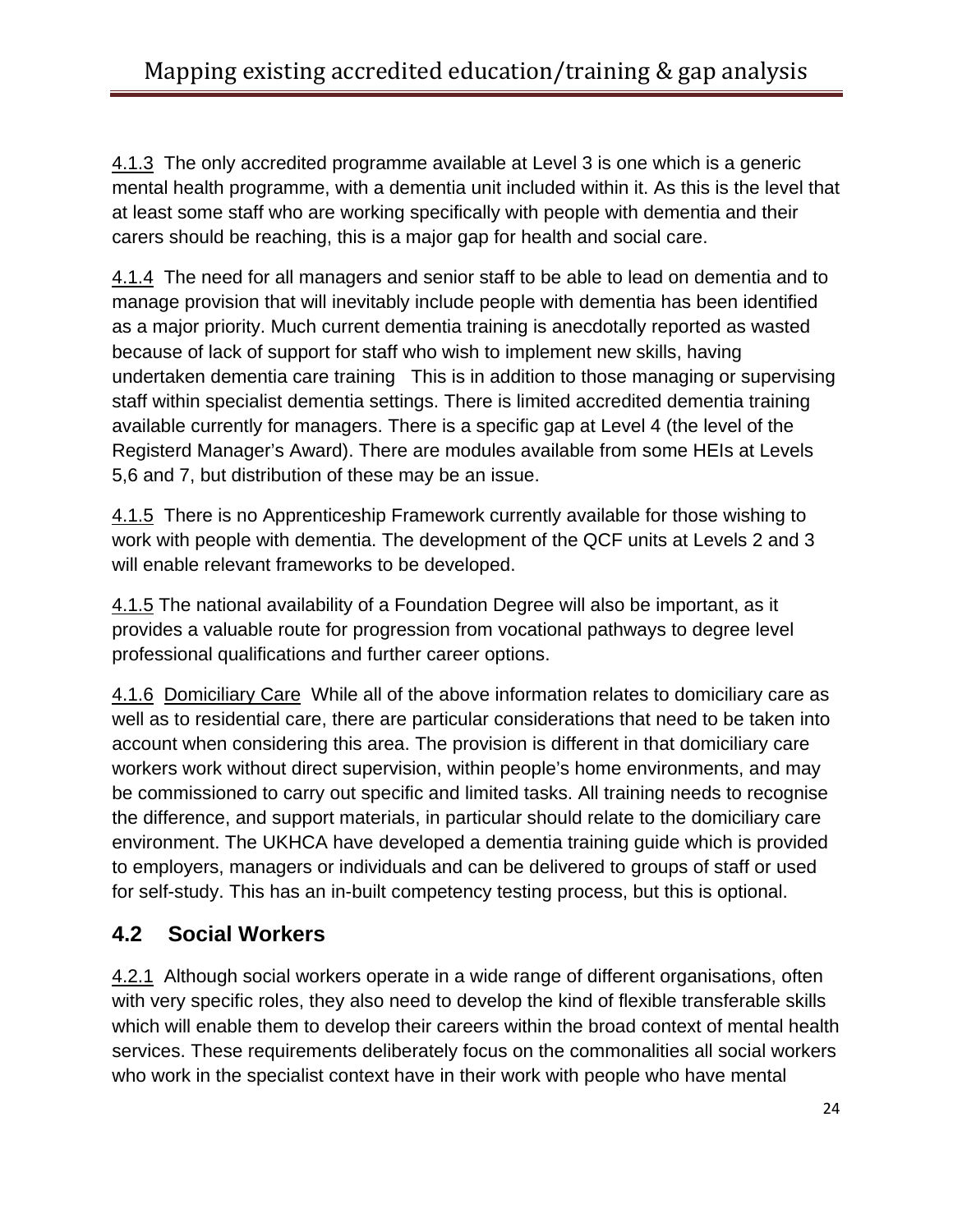health problems, their families and carers. However there is no specific mention of Dementia. Qualifying degrees must be mapped against relevant NOS including those for Mental Health where appropriate.

4.2.2 National post qualifying standards ensure that those who have obtained a recognised PQ qualification have clearly demonstrated practice competence in a number of key areas. This is all under-pinned by an employment led system where the social worker student is employed within a social service setting of which dementia services could be an example.

4.2.3 Education/training for all social workers working with adults will need to include specific content relating to supporting people with dementia and their carers and families, as well as an understanding of local dementia care pathways and the local commissioning structure and protocols.

### **5 Commissioning and Inspection**

## **5.1 Inspection**

The Care Quality Commission is formulating strategy currently relating to the education/training and awareness of dementia for its own staff, principally inspectors, assessors and service inspectors. Many of these staff have been recruited from health and social care situations, and will have relevant professional qualification as well as being qualified by experience. However, this may not include experience of working with people with dementia in all cases. At this stage of the organisation's development, needs and gaps are being identified in order to develop a more structured approach. It may be that specific accredited training in dementia care is not appropriate, but rather commissioned specialist courses, and/or courses or programmes already accredited.

# **5.2 Commissioning**

As with inspection staff, it may be that commissioners do not require specific accredited training in dementia care, but may attend existing training or education programmes to understand the specific needs of people with dementia. They may choose to use existing accredited provision. However, the commissioning process is crucial to the successful implementation of the National Dementia Strategy and this project will need to seek further information to inform the final workforce development action plan.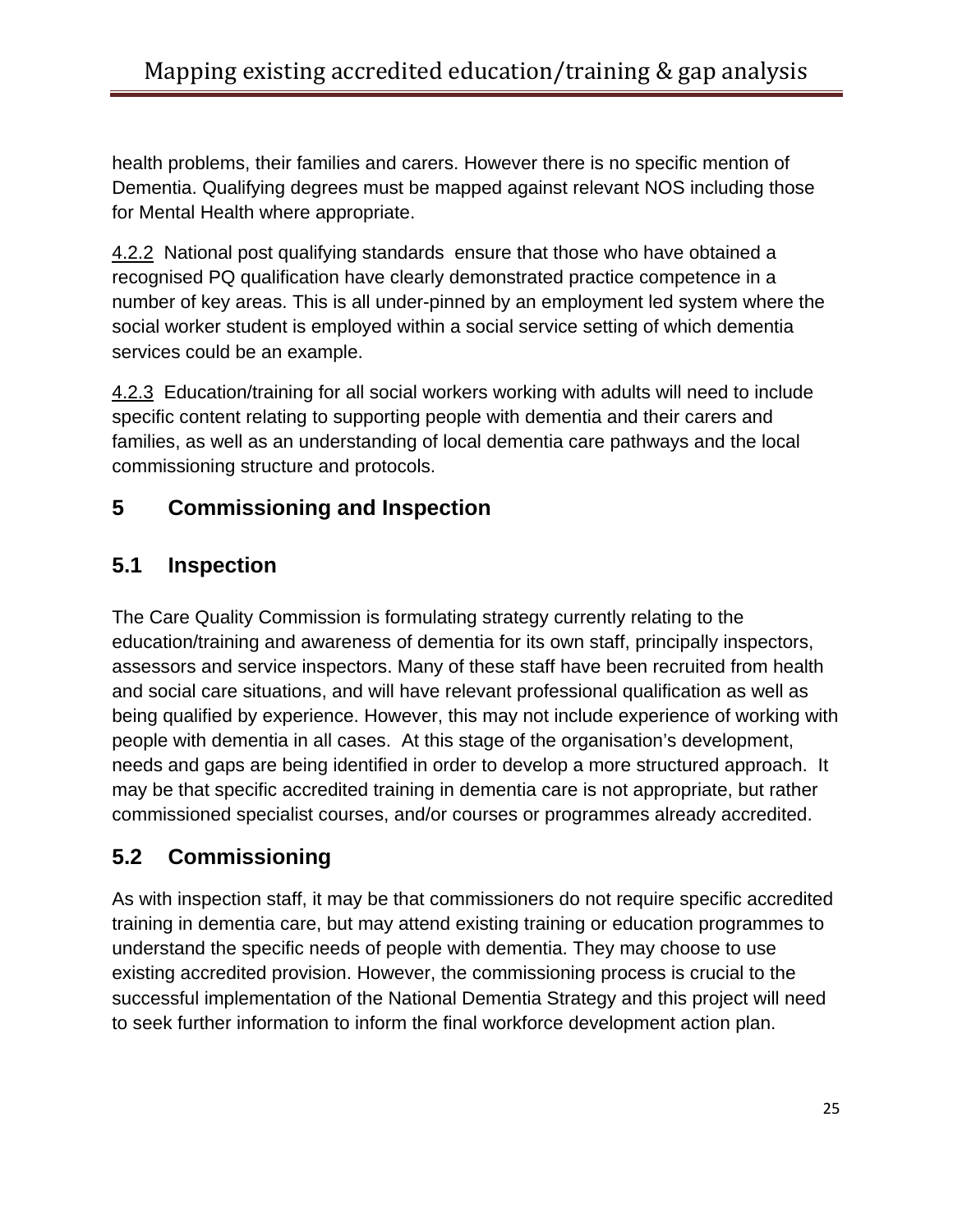### **5.3 The Third Sector**

Dementia training for Third Sector staff is mostly carried out by in-house specialist trainers (Alzheimer's Society, *for dementia,* Age Concern and Help the Aged et al) or by attending courses run by those organisations or by attending joint training with partners in the health and social care sectors. Little of this is accredited currently, but this should be addressed as a result of implementation of the strategy. The Dementia Learning Pathway for Health and Social Care should provide all the areas required by Third Sector staff working with people with dementia and their carers.

### **6 Learning Resources**

#### **6.1 Sources**

There is a very wide range of learning resources available to people with dementia, their carers, health and social care staff, and all involved in the workforce which supports and cares for people with dementia, their carers and families. This section will not attempt to review or catalogue these resources, but to identify some commonly available resources to illustrate what is available to support the listed accredited education and training courses. In most cases, training/learning resources are catalogued and can be reviewed online – for example, the Alzheimer's Society has a catalogued Training Resources Library, and Skills for Care have catalogued Social Care Training Materials (see Table 14 – Dementia).

Some of the largest sources of materials include:

- Alzheimer's Society, with probably the widest collection in the UK
- SCIE Dementia Gateway set up to provide access to a comprehensive range of learning resources to support health and social care staff
- Dementia Services Development Centre Stirling
- Bradford Dementia Group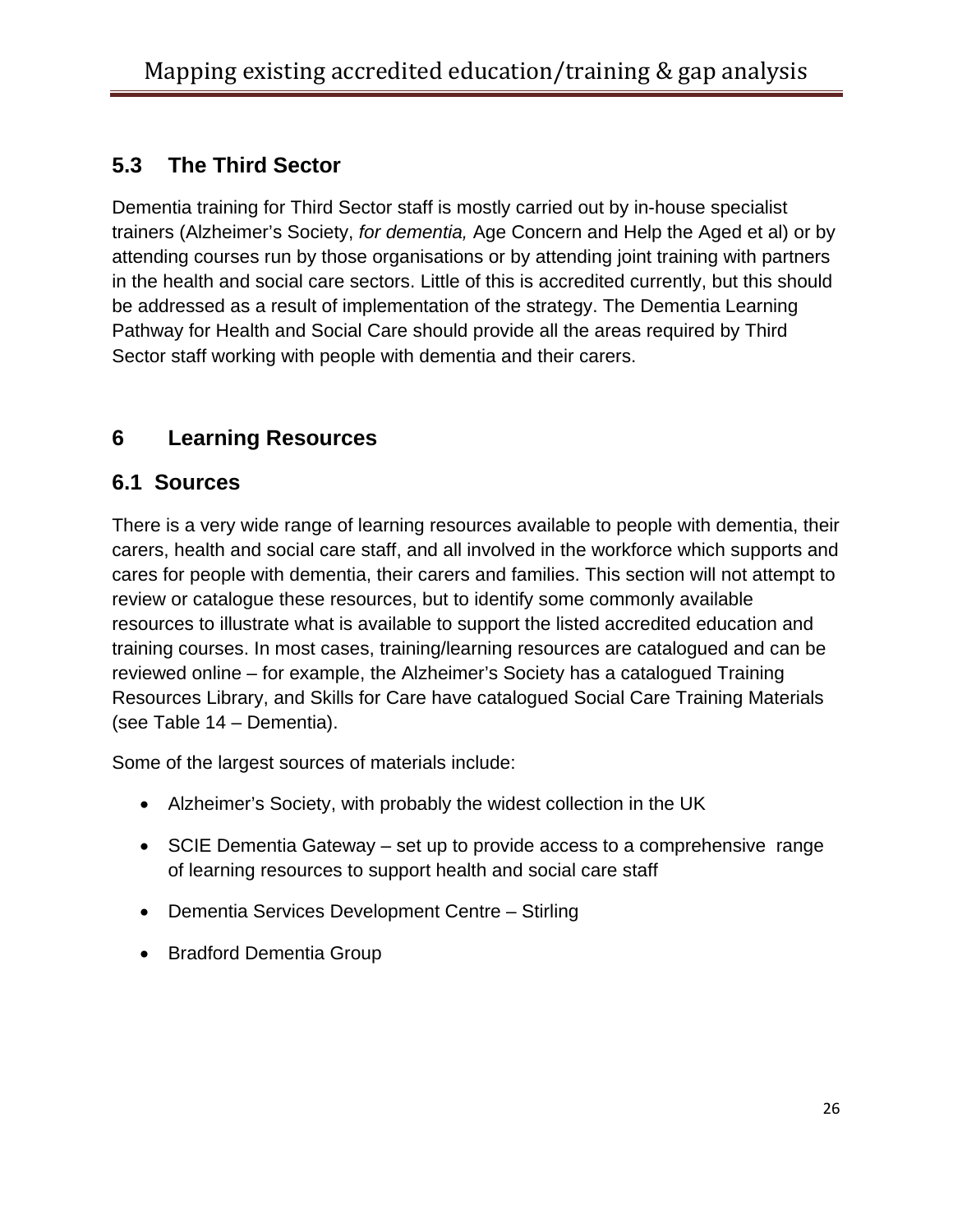#### **6.2 Case studies**

While involving people with dementia and their carers in the learning process is one of the most powerful tools for all learning about dementia at any level, this is not always possible. A useful alternative is television, video, audio or written case studies.

SCIE have set up Social Care TV – a broadband channel featuring films and links to resources, which can be viewed, downloaded or emailed. For dementia resources this can be accessed through the Dementia Gateway.

Social Care TV has a series of short films which could be used for awareness raising or as part of training modules. They use real situations to illustrate the following case studies:

- Living at home with nursing support rapidly declining early onset dementia
- Late onset dementia with early diagnosis and drug treatment
- Living in a care home
- Causes of dementia and how the changes affect behaviour
- Providing care at home
- Nutritional care
- Raymond's money principles of the Mental Capacity Act

Each of these could provide illustrations for particular groups of staff as part of induction, foundation training/pre-registration programmes or ongoing CPD. They illustrate different stages of dementia in different settings with differing types of care and support and some will be most suitable for particular staff; e.g. *Living in a care home* is particularly useful for care staff in residential settings, while *providing care at home* is particularly useful for domiciliary care workers and community healthcare staff.

A range of other films or videos include:

Alzheimer's Society:

- *My Voice* experience of early signs, impact on lives, types of support received.
- *Out of the Shadows* Impact and stigma diagnosis can have on people's lives
- *Living with Alzheimer's: I'm still me*
- *In their own words*
- *Tomorrow is another day*

Other Sources:

- Terry Pratchett *Living with Dementia* (BBC)
- *Malcolm and Barbara: Love's Farewell* (ITV 2007)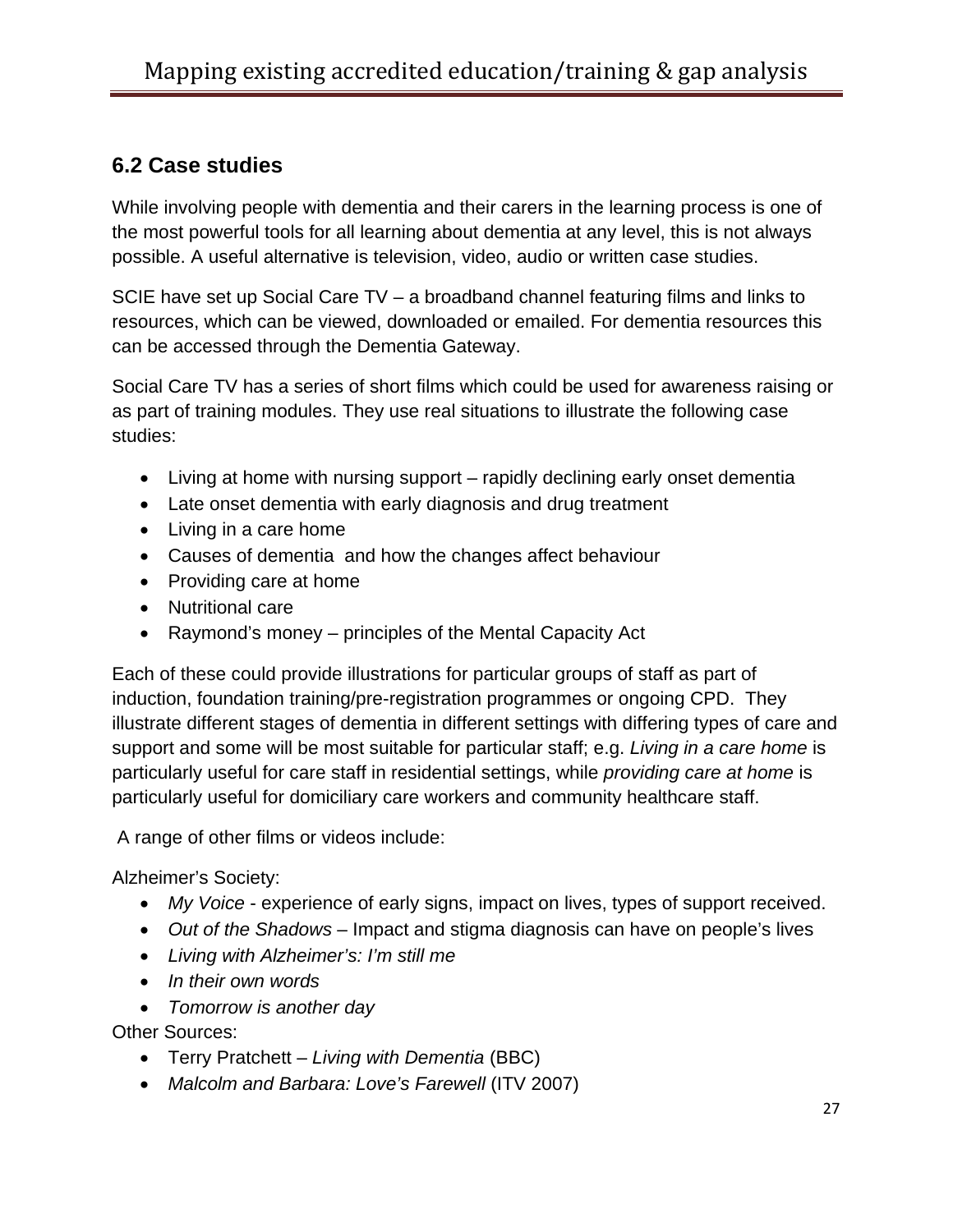• *Can Gerry Robinson fix....dementia care homes?* Particularly useful for residential care staff.

In addition, training sessions have been run for primary care staff using clips from the film 'Iris' to illustrate the onset and development of dementia.

### **6.3 e-Learning support**

e-Learning resources can be used to support face-to-face education/training, as further study, as supported or stand-alone learning and are designed for different levels. Some examples include:

1. Health Talk on-line – an open learning programme, useful for detailed awareness, for staff including:

| Care home staff                    | Domiciliary care workers         |
|------------------------------------|----------------------------------|
| District nurses                    | General and acute hospital staff |
| <b>Allied Health Professionals</b> | Social Workers                   |
| Ambulance staff                    | Community support workers        |

- *Dementia what it is and what it isn't*
- *Living with dementia*
- *What causes dementia*
- *Diagnosis and who can help*
- *Common difficulties and how to help*
- *The emotional impact of dementia*
- *Positive communication*

2. SCIE Dementia Gateway: on-line detailed programme, would support Levels 2 & 3 learning. Video clips, text explanation, pictures, self-study activities and links to text resources and Alzheimer's Society Fact Sheets. 5 Modules:

- *Getting to know the person with dementia*
- *Eating well*
- *Difficult situations*
- *Keeping active and occupied*
- *The environment*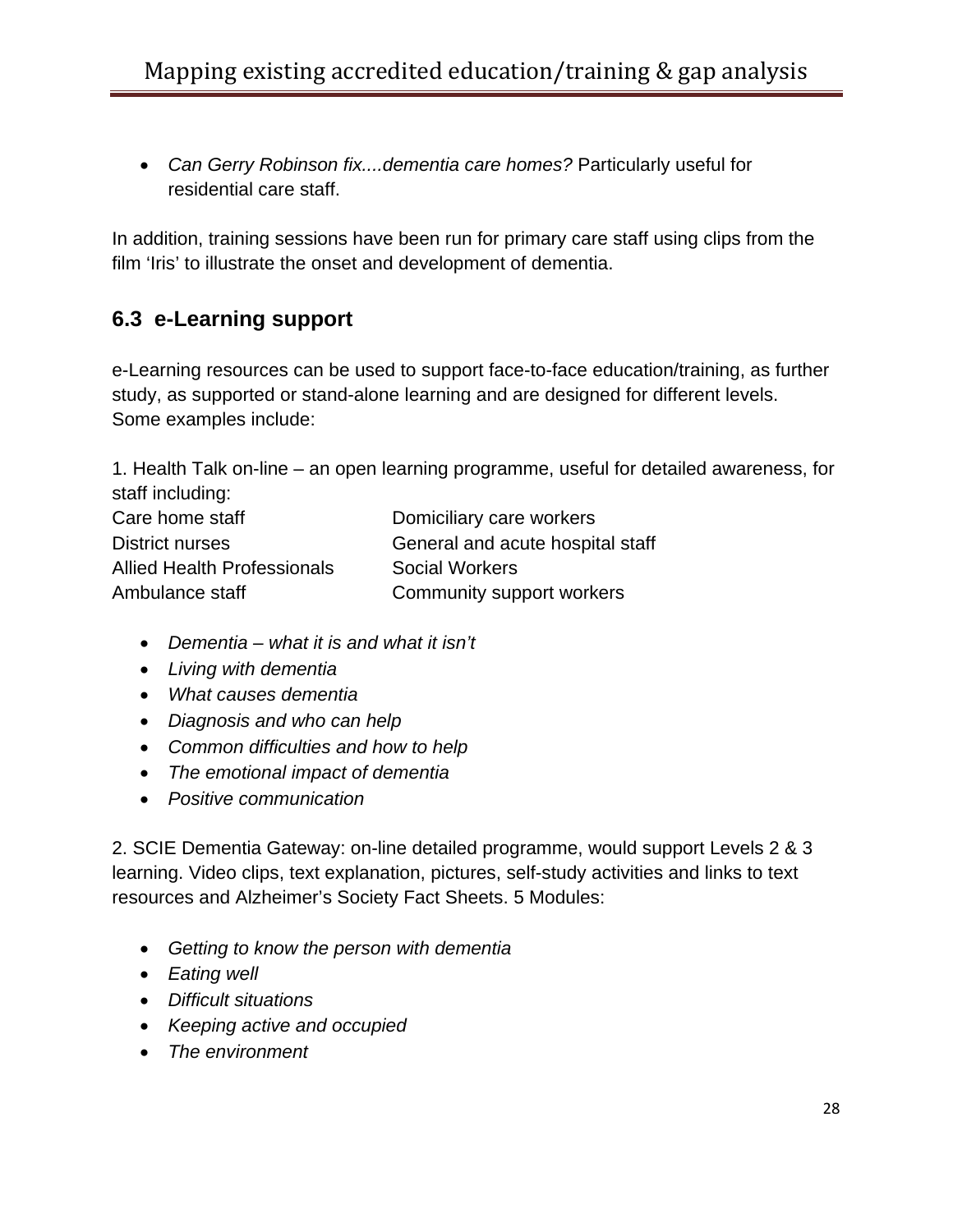Two further e-learning modules were described when mapping existing accredited programmes, as both have been accredited for CPD and one will form part of GP preregistration training:

- CPD. An internet-based programme 'Dementia and Depression in Older People' The programme is interactive, built around 10 case studies (5 for dementia, five for depression), with in-built assessment and its own learning management system. Pass rate has been set at 80%, prints off a certificate when this is achieved. Learning management system means how many users and their usage and success rate can be recorded and monitored..Can be used by practice teams, but is primarily for GP learning about diagnosis.
- The e-GP programme, developed by the Royal College of General Practitioners in partnership with e-Learning for Healthcare, has two sessions relating to learning about dementia currently available – M*emory Problems in Older People* and *Care of People with Dementia,* and a further module being developed. This programme will form part of all trainee GP programmes and will also be a CPD resource supporting the GP re-validation process. Suitable for doctors in speciality training for general practice, general practitioners and general practice nurses and practice managers.

#### **6.4 Text-based resources**

While there are libraries of books relating to dementia, there are some examples of shorter text-based resources which can be used to support learning programmes:

- Alzheimer's Society produce a range of Fact Sheets on Dementia useful for staff involved in all levels, as well as people with dementia, their carers and families, but particularly those working at Levels 2-4
- The Bradford Dementia Group publish a series of Good Practice Guides
- City & Guilds Level 2 & 3 qualifications *Supporting the mental health of older people* are supported by a comprehensive workbook at both level 2 and level 3 (Pavilion publishing).

Without a major review of resources there are no apparent major gaps.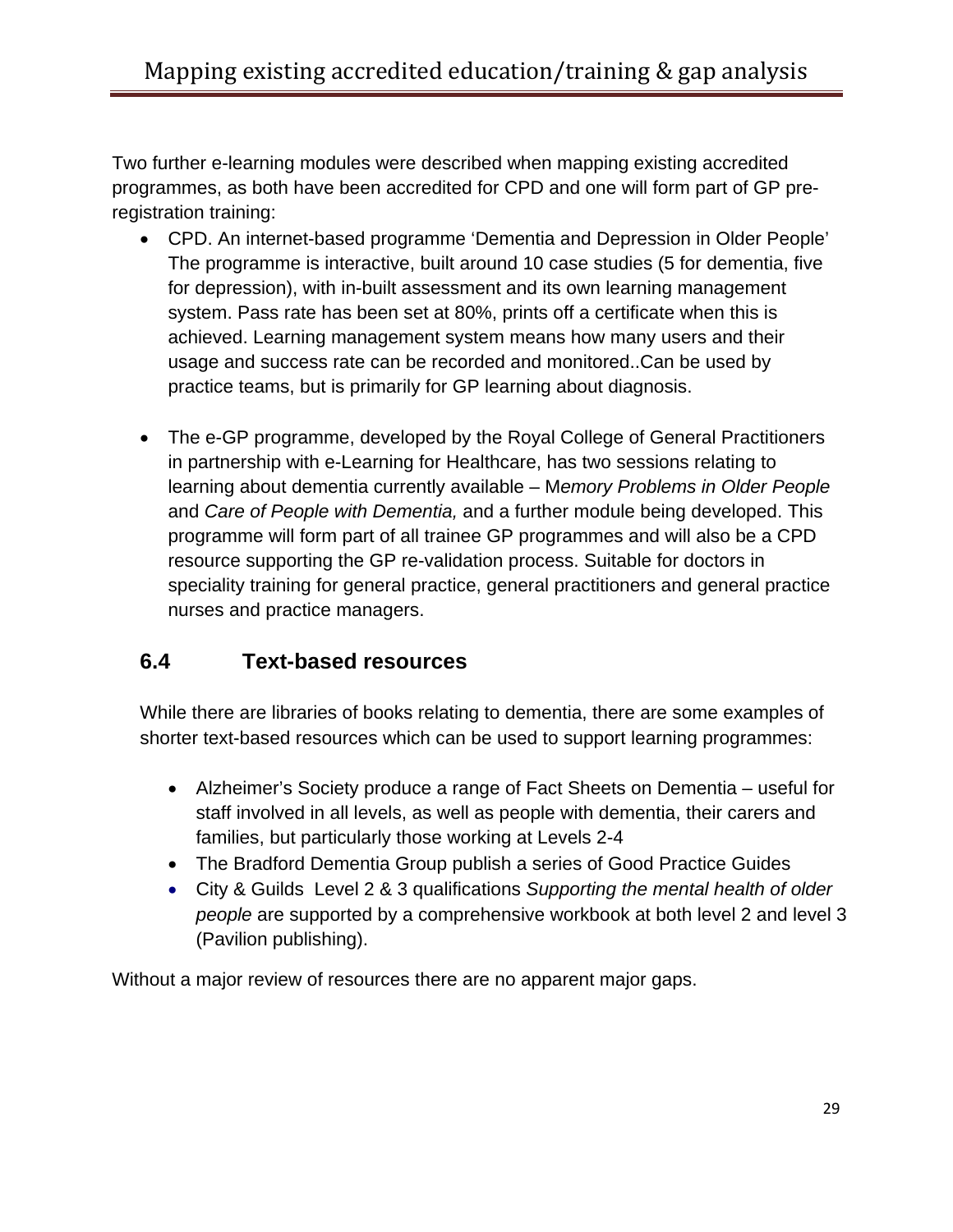## **7 Gap Analysis Summary**

A number of gaps in accredited education and training have been identified in the preceding mapping. This section will summarise these as a precursor to the final report: of the workforce development action plan (see Figure 4 below).

| Level                  | <b>Staff</b>                                                                               | <b>Nature of Gap</b>                                                                                                                                                                 |
|------------------------|--------------------------------------------------------------------------------------------|--------------------------------------------------------------------------------------------------------------------------------------------------------------------------------------|
| Level 1                | Social care workers                                                                        | Awareness and introductory skills training for all staff<br>needing to start at this level - minimum requirement for all<br>staff wanting accreditation                              |
| Level <sub>2</sub>     | Social care workers<br>planning to work in<br>dementia settings                            | Level 2 Apprenticeship (dementia) Framework - a new<br>strand of the existing L2 Apprenticeship in Social Care.<br>Knowledge qualification could be developed from the<br>QCF units. |
| Level 3                | Social care workers<br>planning to work in<br>dementia settings                            | Level 3 Advanced Apprenticeship (dementia) Framework.<br>Knowledge qualification could be developed from QCF<br>units.                                                               |
| Level 3                | Social care workers<br>healthcare<br>assistants/nursing<br>auxiliaries etc.                | Level 3 Accredited programmes - Caring for people with<br>dementia, both for staff working in dementia specific<br>settings and for all staff as additional learning.                |
| Level 4/5              | Nurse CPD                                                                                  | Nurse and Practitioner CPD - Caring for people with<br>dementia in acute settings (meeting needs identified in<br>Counting the Cost (Alzheimer's Society)                            |
| Level 4                | Social Care managers and<br>senior staff                                                   | Leadership/Management in Dementia Care Certificate or<br>Diploma level for dementia settings, Award for all<br>managers in non-specific dementia settings.                           |
| Level 5                | Assistant practitioners,<br>social care staff and<br>managers, nurses as<br>dementia leads | Foundation degree (dementia) - gap relates to FD being<br>available in sufficient numbers of HEIs to meet demand.                                                                    |
| Level 6                | Doctors, GPs, Nurses,<br>AHPs, Social Workers                                              | Inclusion of dementia specific learning objectives within<br>pre-registration/pre-qualification education curricula                                                                  |
| Level 6                | Clinical Leads in<br>acute/general settings                                                | Clinical leadership in dementia care                                                                                                                                                 |
| <b>Level 6 &amp; 7</b> | Doctors, GPs, Nurses,<br><b>AHPs, Social Workers</b>                                       | CPD modules - gap relates to consistent content in<br>modules of CPD available in sufficient HEIs                                                                                    |

**Figure 4 – Gap Analysis Summary**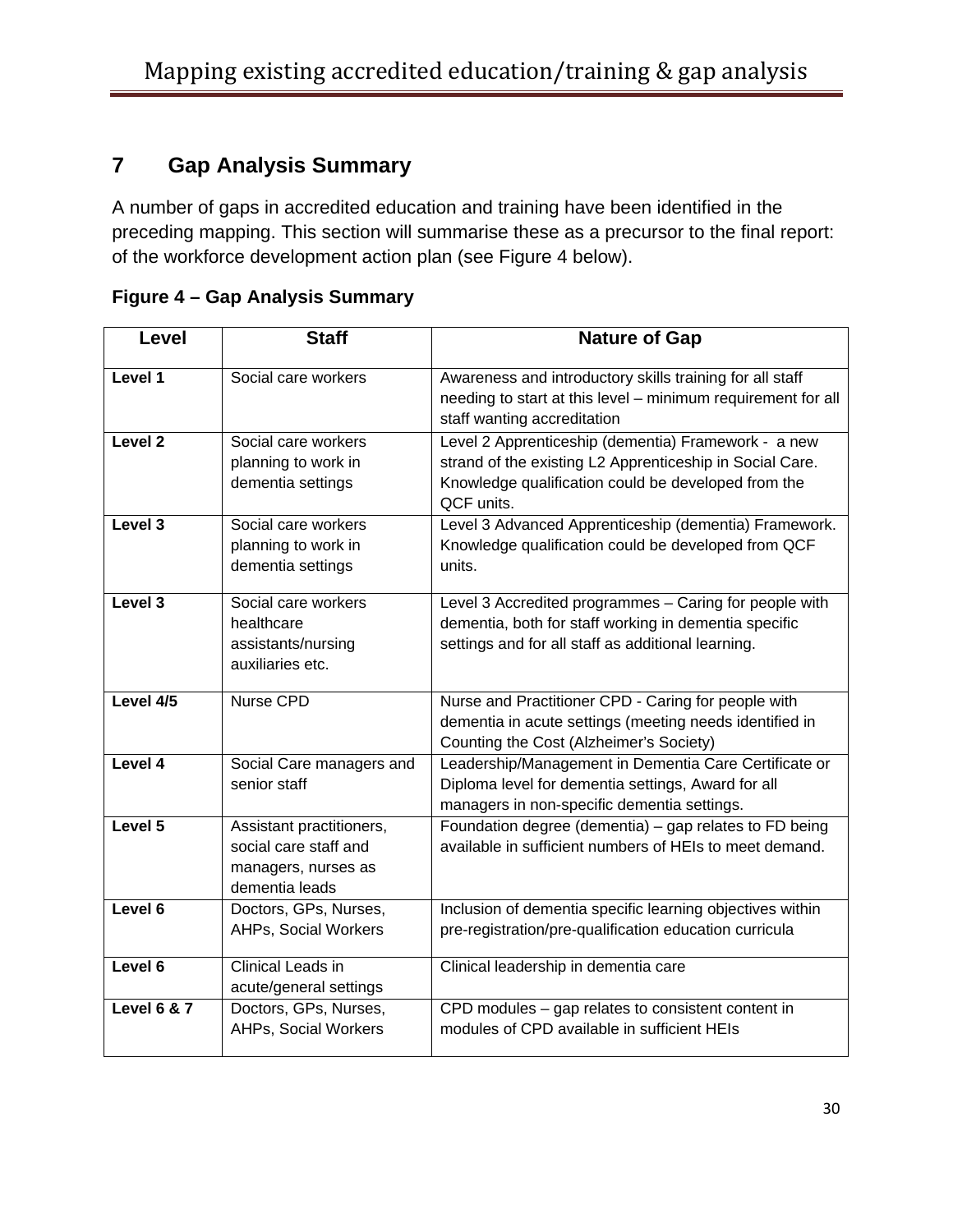### **7.1 Summary**

There are effectively two health and social care dementia learning pathways within the composite model used in this report; one for those staff who work in specialised dementia settings or who specialise in working with people with dementia, and one for all other staff providing health and social care to adults and older people, who will work with people with dementia as part of their role.

Those working specifically with people with dementia require a comprehensive accredited pathway developing specific skills, starting on entry for social care staff and healthcare assistants and at foundation or pre-registration level for healthcare staff.

All other staff inevitably may work with people with dementia as part of their role, and require an awareness and foundation skills in working with people with dementia from entry- level or foundation/pre-registration level, with CPD in order to keep that awareness and skill/knowledge level current. This pathway should have accredited education and training available as part of professional development, but may also use unaccredited or otherwise validated training and development. Wherever possible, dementia education and training should be integrated into existing accredited training or qualification routes.

### **7.2 Apprenticeship Framework**

As part of the planned review of apprenticeship frameworks, dementia awareness and skills need to be integrated into the components of both the Level 2 and Level 3 health and social care apprenticeship frameworks. Level 2 and Level 3 apprenticeship frameworks for dementia care are a gap for young people wishing to work in specific dementia settings.

# **7.3 Levels 2,3 & 4**

As Health and Social Care NVQs at these levels are reviewed and re-designed as QCF Diplomas<sup>[8](#page-31-0)</sup>, specific learning relating to dementia awareness and specific skills in working with people with dementia need to be included in the relevant units to address this gap.

<span id="page-31-0"></span> $8$  Skills for Care web-site – Qualifications & Training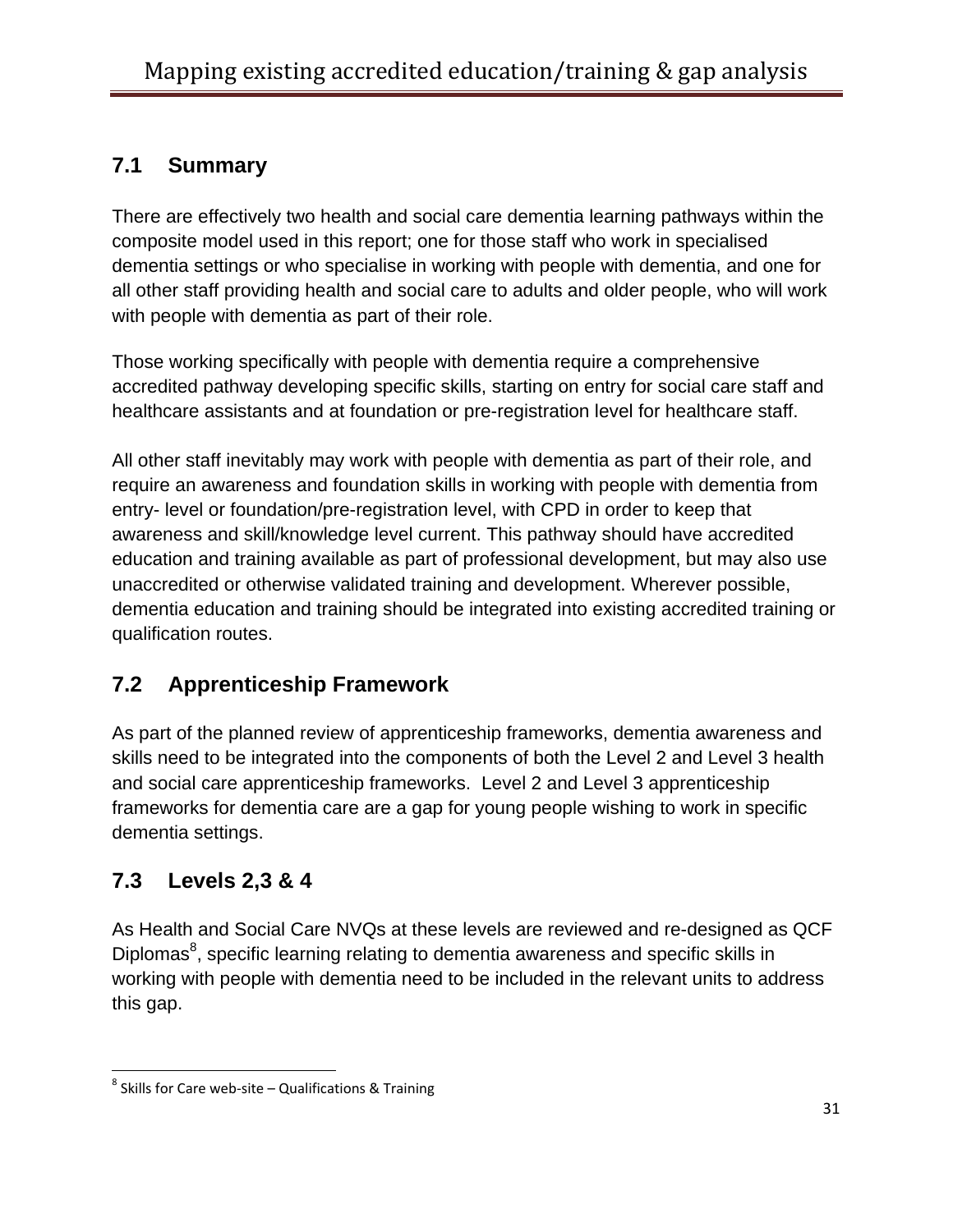In addition, the gap in accredited training for staff wishing to work in specific dementia settings could be met by developing Level 2, 3 & 4 Diplomas in Dementia Care.

### **7.4 Leadership/Management**

This is a major gap area across health and social care. While it is often desirable for managers or dementia leads to undertake training with other staff, this generally does not happen, and there are also specific issues relating to leading and managing provision for people who have dementia.

There are a number of gaps:

- Social care management induction standards should include a dementia element
- The Registered Manager Award does not include any specific mention of dementia – this might be integrated into the existing programme, or an additional accredited module developed. For managers in specific dementia settings, a specific accredited programme around Leadership or Management in Dementia Care may need to be available.
- There is no accredited development for the senior staff in hospital trust settings required to take a role as Dementia Leads by the National Dementia Strategy. The areas of clinical leadership and business management for dementia are a current gap.

# **7.5 Foundation Degree**

While there are one or two specific dementia Foundation Degrees (FD), each of them is only available from one specific HEI. Skills for Care have involved a number of HEIs in developing a dementia FD framework, and this is now out for consultation and curriculum development. There will be a gap in this area until there is a network of HEIs offering this accredited path across the regions.

### **7.6 Foundation/Pre-registration Training**

While there are differing degrees of coverage of dementia within foundation or preregistration training for professional staff within health and social care, most curricula have little specific mention of dementia. Both anecdotally and in some research findings (see Scoping Study Report), significant numbers of staff in most professional areas have had little or no specific awareness or knowledge/skill education or training in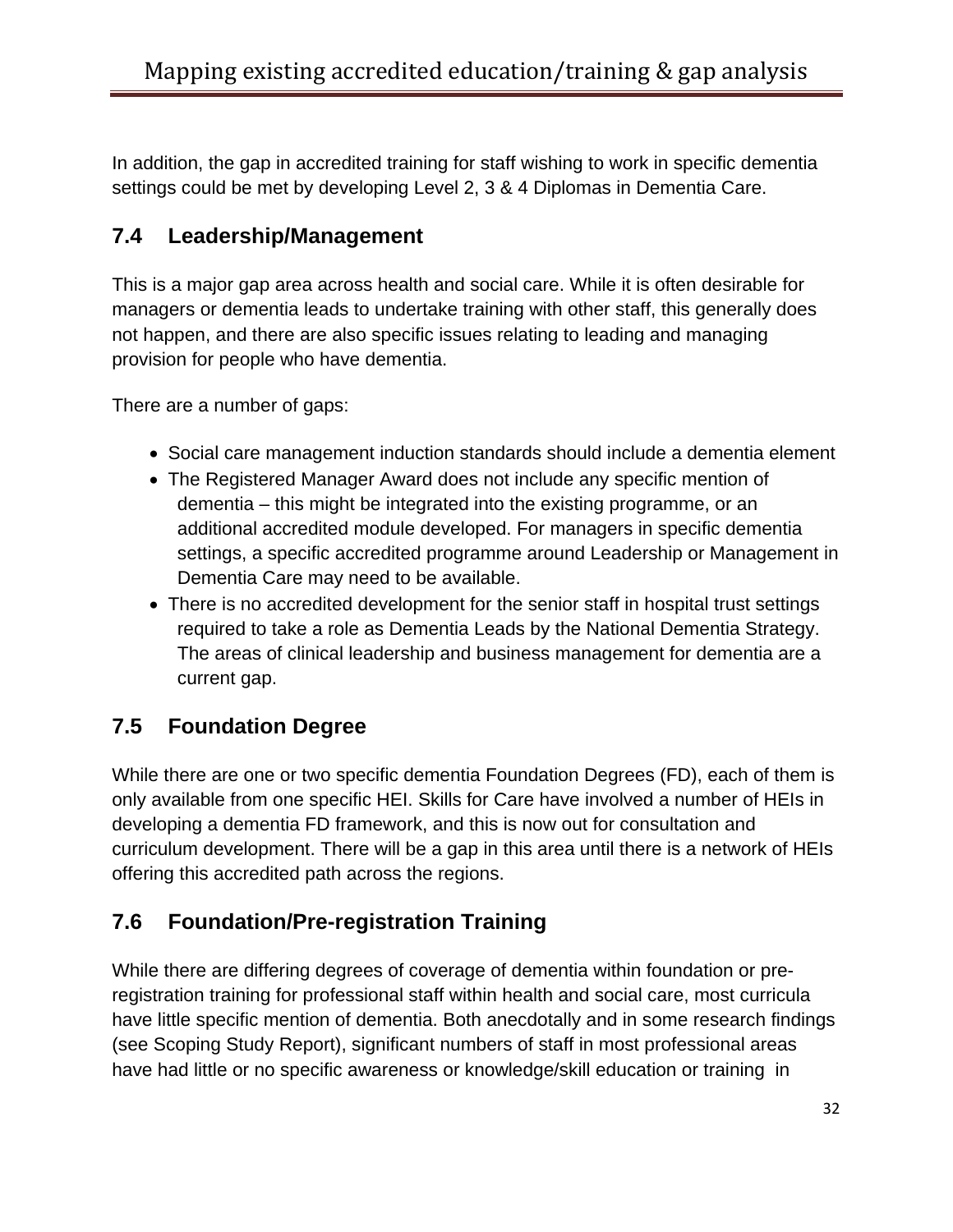working with people with dementia. This lack at foundation level in both vocational and professional education and training pathways may be the most significant gap.

All of the gaps identified in this report will be addressed in the subsequent Workforce Development Action Plan.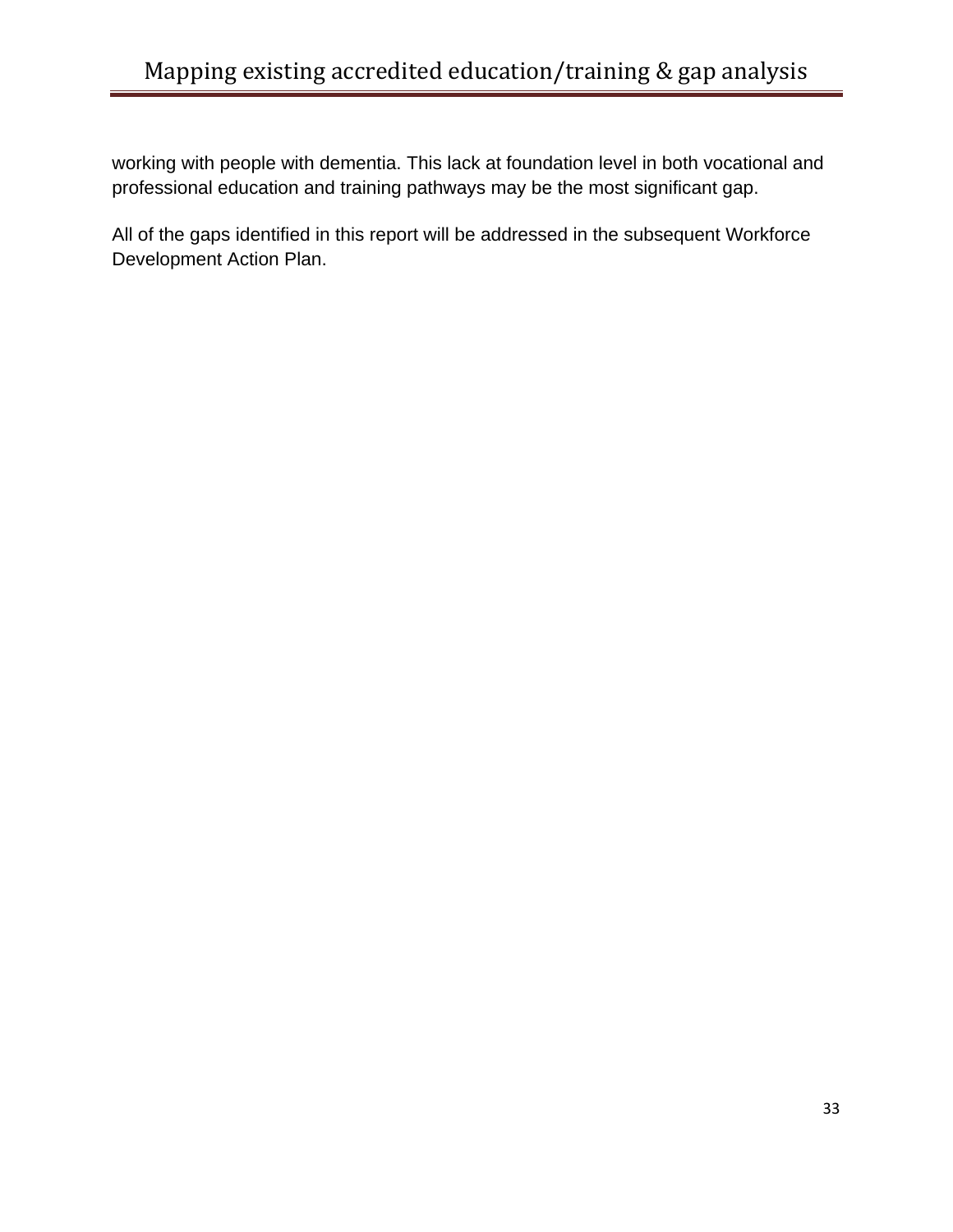# **Appendix 1**

# **THE DEMENTIA CURRICULUM**

The Dementia Curriculum has been developed by the **Higher Education for Dementia Network**.

The Dementia Curriculum lists the knowledge and skills that health and social care professionals (nurses, occupational therapists, social workers, physiotherapists, etc) should possess in order to work effectively with people with dementia, and their carers and families.

# **1. Ways of Thinking about Dementia:**

*The ways that professionals think about dementia will influence how they work with people with dementia and their families. Professionals should know about a range of perspectives on dementia and dementia care.* 

- The person-centred approach: people with dementia are people like ourselves.
- The disability approach: people with dementia are people with cognitive disabilities.
- The relationship approach: people with dementia should be viewed in the context of their significant relationships (with family; carer; professional helpers).
- The medical approach: people with dementia have neurological disease.

### **2. Key Professional Abilities:**

*These are the universal skills that professionals need in order to work with people with dementia in complex health and social care environments.* 

- Creating good working relationships with people with dementia and their carers.
- Communicating with people with dementia.
- Working as a member of a professional team.
- Understanding different agencies involved in dementia care.
- Assessing strengths, care needs and safety issues.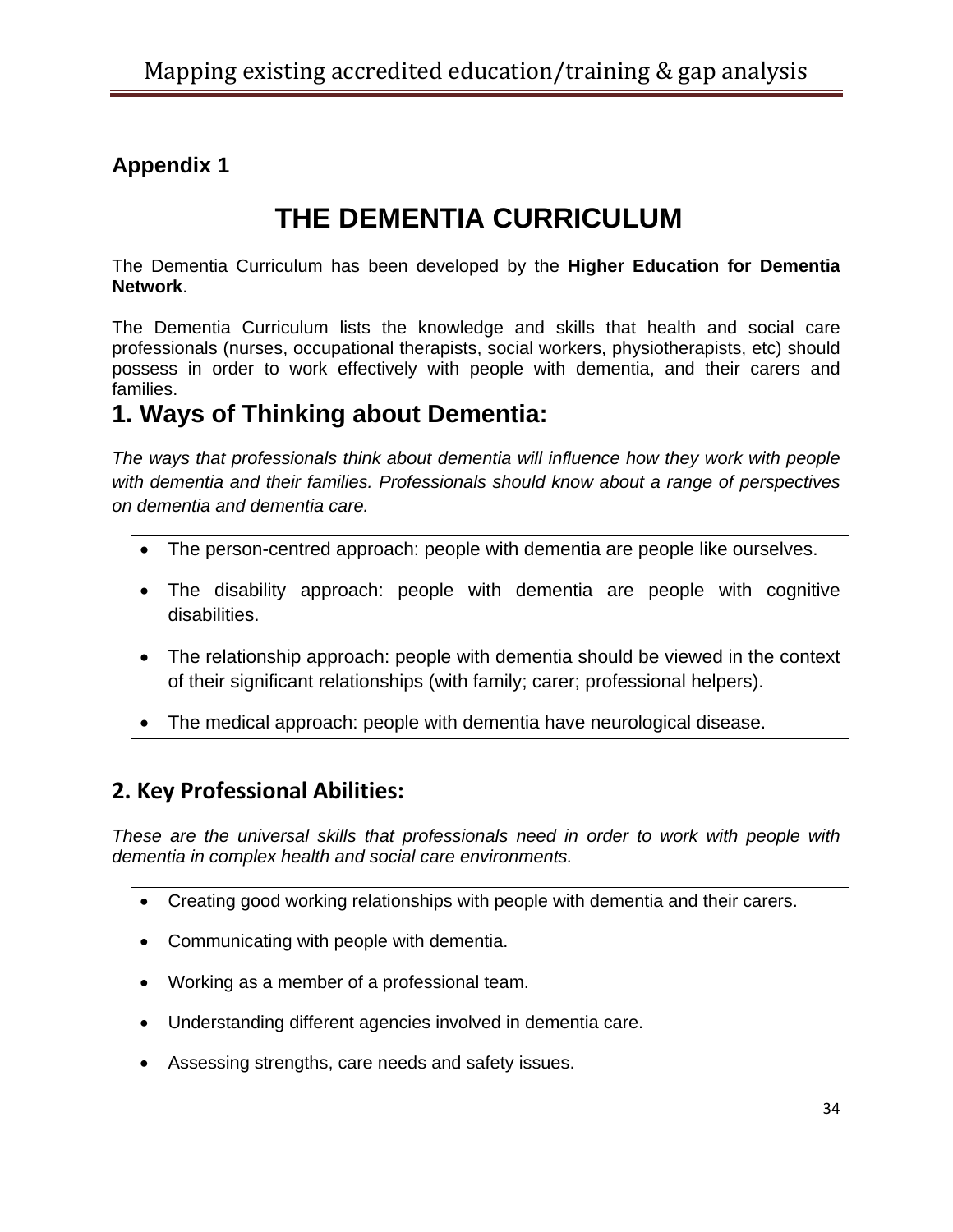- Speaking up for people with dementia and their carers.
- Recognising and protecting people with dementia from abuse.
- Giving information and teaching skills.
- Understanding research into dementia care.
- Making improvements to the way dementia care is delivered

#### **3. Understanding Ethical Issues in Caring for People with Dementia:**

*It is important that professionals understand the ethical underpinnings of their decisions. It is also important that they can help people with dementia and their families make decisions in an ethical way.* 

- Helping people with dementia make decisions about their care.
- Working with people with dementia who cannot make their own decisions.
- Working with people with dementia who are at the end of their lives.

#### **4. Legal Aspects of Working with People with Dementia:**

*It is vital that professionals understand the legal basis for health and social care for people with dementia and their families, so that they practice in a legal way, and can offer appropriate advice to others.* 

- Understanding the Mental Health Act as it applies to people with dementia.
- Understanding the Mental Capacity Act as it applies to people with dementia and their families.
- Understanding legislation to protect people with dementia from abuse.
- Understanding legislation regarding residential care.
- Understanding the principle of "duty of care" as applied to working with people with dementia.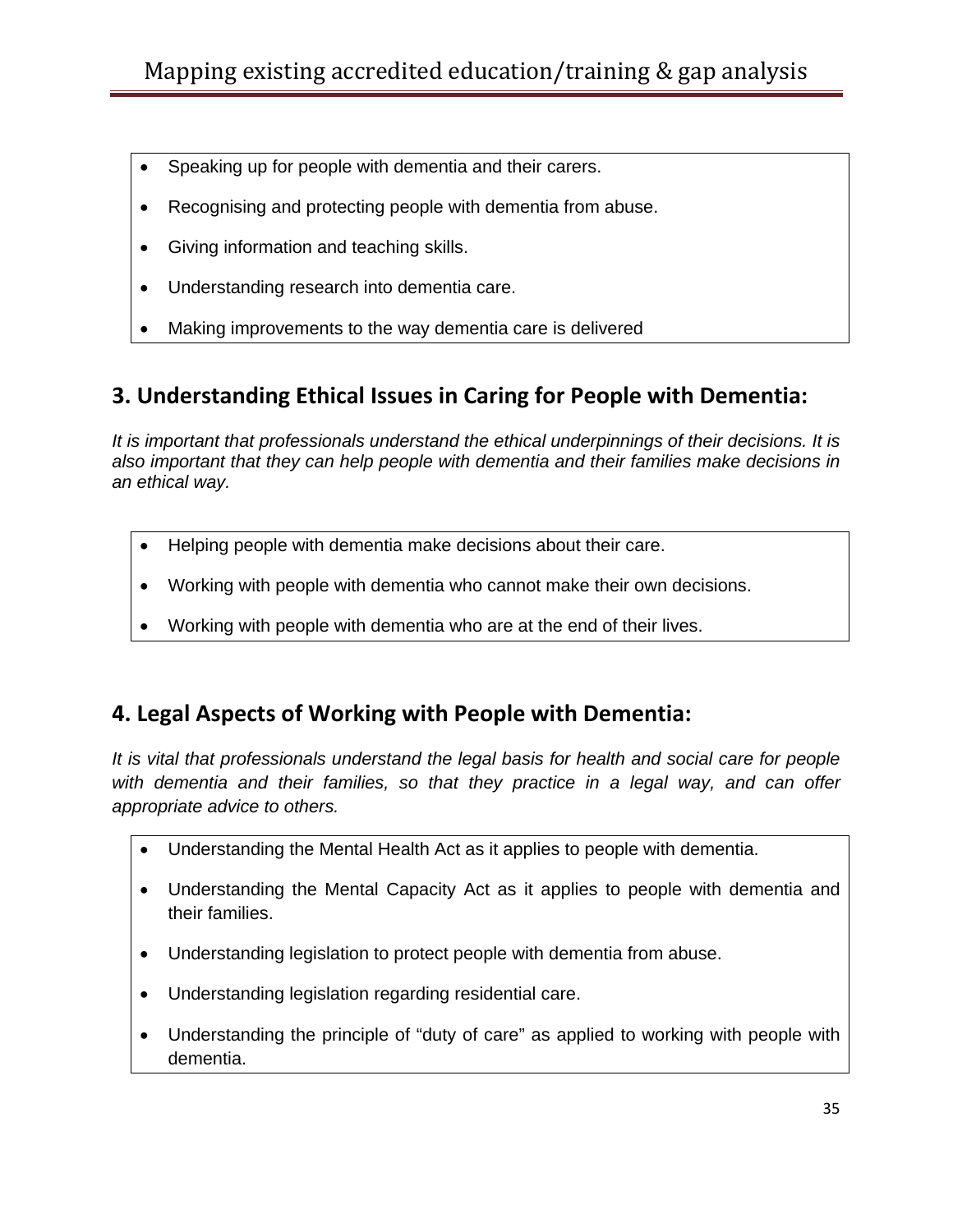### **5. Partnerships with Carers and Families:**

*It is vital that professionals understand the perspectives of carers and families of people*  with dementia, and can both help them to care for the person, and support them in their *caring roles.* 

- Creating partnerships with the person's carer and other family members.
- Assisting carers to contribute to the person's care.
- Meeting carers' needs for information, support and stress management.

#### **6. Daily Life for People with Dementia:**

*Professionals need the skills to help people with dementia live their lives in a way that*  maximises their independence and sense of well-being, while compensating for their *disabilities where necessary.* 

- Understanding the person's life history.
- Carrying out social, leisure related and occupational activities with people with dementia.
- Helping people with dementia meet their daily living needs.
- Maintaining good nutrition.
- Helping people with dementia meet their spiritual needs.
- Helping people with dementia meet their sexual needs. Understanding and responding to toileting difficulties.
- Understanding and responding to difficult behaviour.
- Managing risks.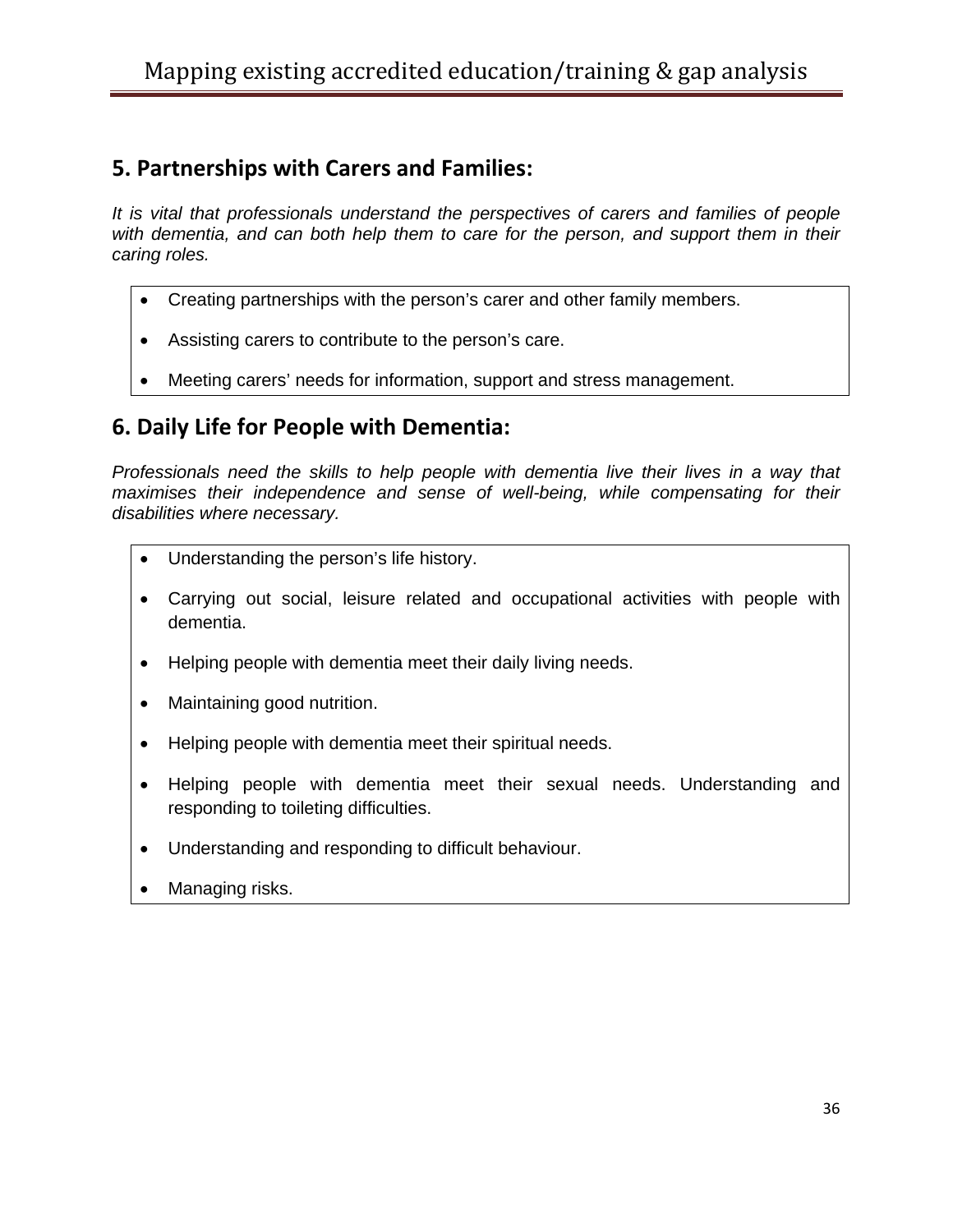### **7. Psychological Therapies for People with Dementia:**

*The well-being of people with dementia can be enhanced by specific psychological therapies that can be carried out by skilled professionals.* 

- Cognitive Therapies: reminiscence; reality orientation, cognitive stimulation, validation therapy.
- Sensory stimulation and play-based activities.
- Counselling for people with dementia

### **8. Holistic Health for People with Dementia:**

*Professionals must be able to help people with dementia maintain good physical health, and care for those who become physically frail.* 

- Maintaining good physical health.
- Pain management.
- End of life care.

#### **9. Pharmacology for Dementia:**

*Professionals must have an understanding of medicines that may be prescribed for people with dementia.* 

- Cognition-enhancing drugs.
- Drugs to manage behavioural and psychological effects of dementia.
- Drugs for common physical problems of old age.